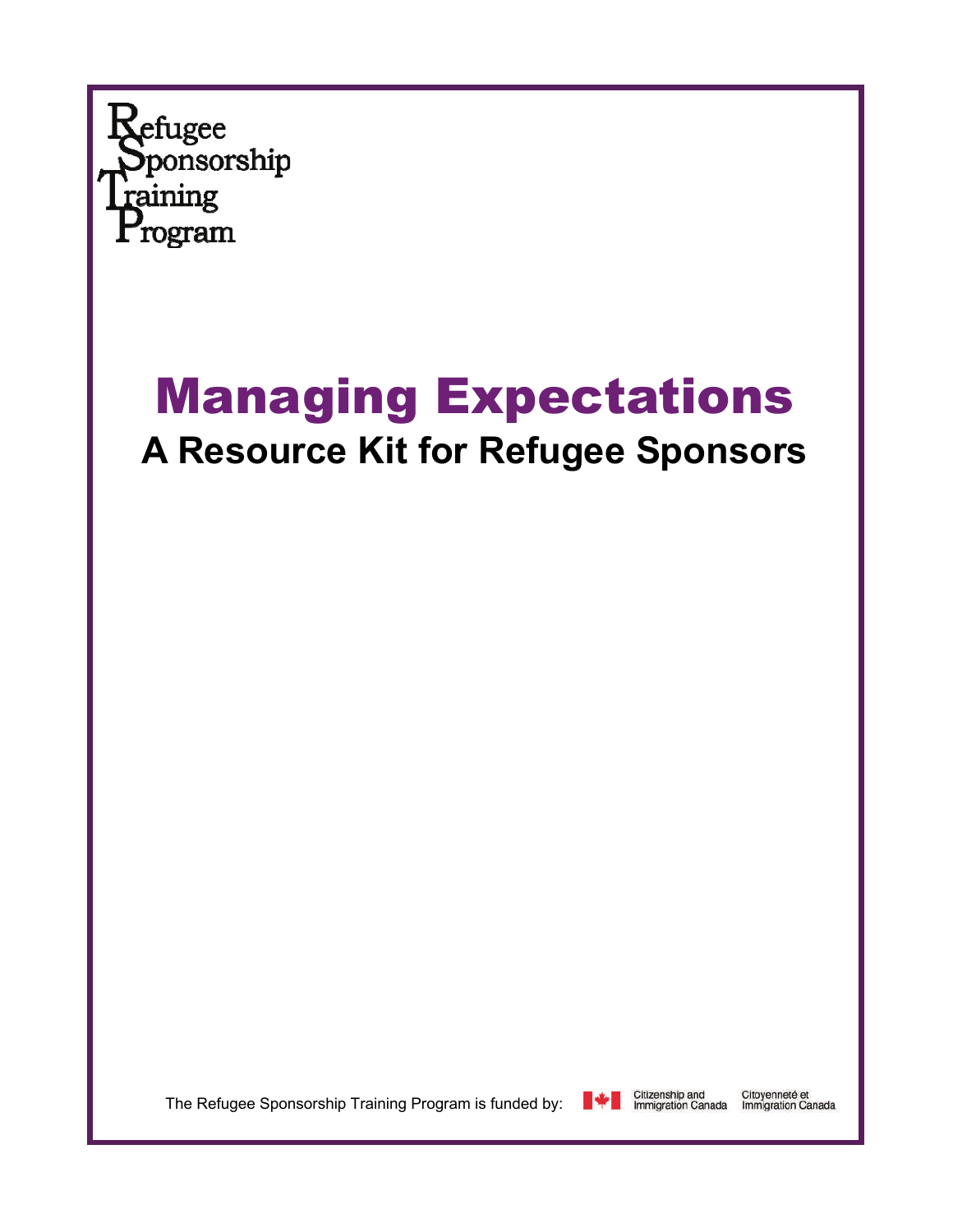**The Refugee Sponsorship Training Program (RSTP)** provides resources and information services to meet the ongoing information and training needs of private sponsors of refugees in Canada.

The RSTP would like to thank the members of the RSTP Advisory Committee and the Sponsorship Agreement Holder community for their valuable insights in the develop‐ ment of this resource kit.

Copyright © 2013 Refugee Sponsorship Training Program.

For electronic or hard copies, please contact: Refugee Sponsorship Training Program (RSTP) c/o Catholic Crosscultural Services 55 Town Centre Court, Suite 401 Toronto, ON M1P 4X4

Tel: 416‐290‐1700 Toll‐Free: 1‐877‐290‐1701 Fax: 416‐290‐1710

Email: info@rstp.ca Website: www.rstp.ca

March 2013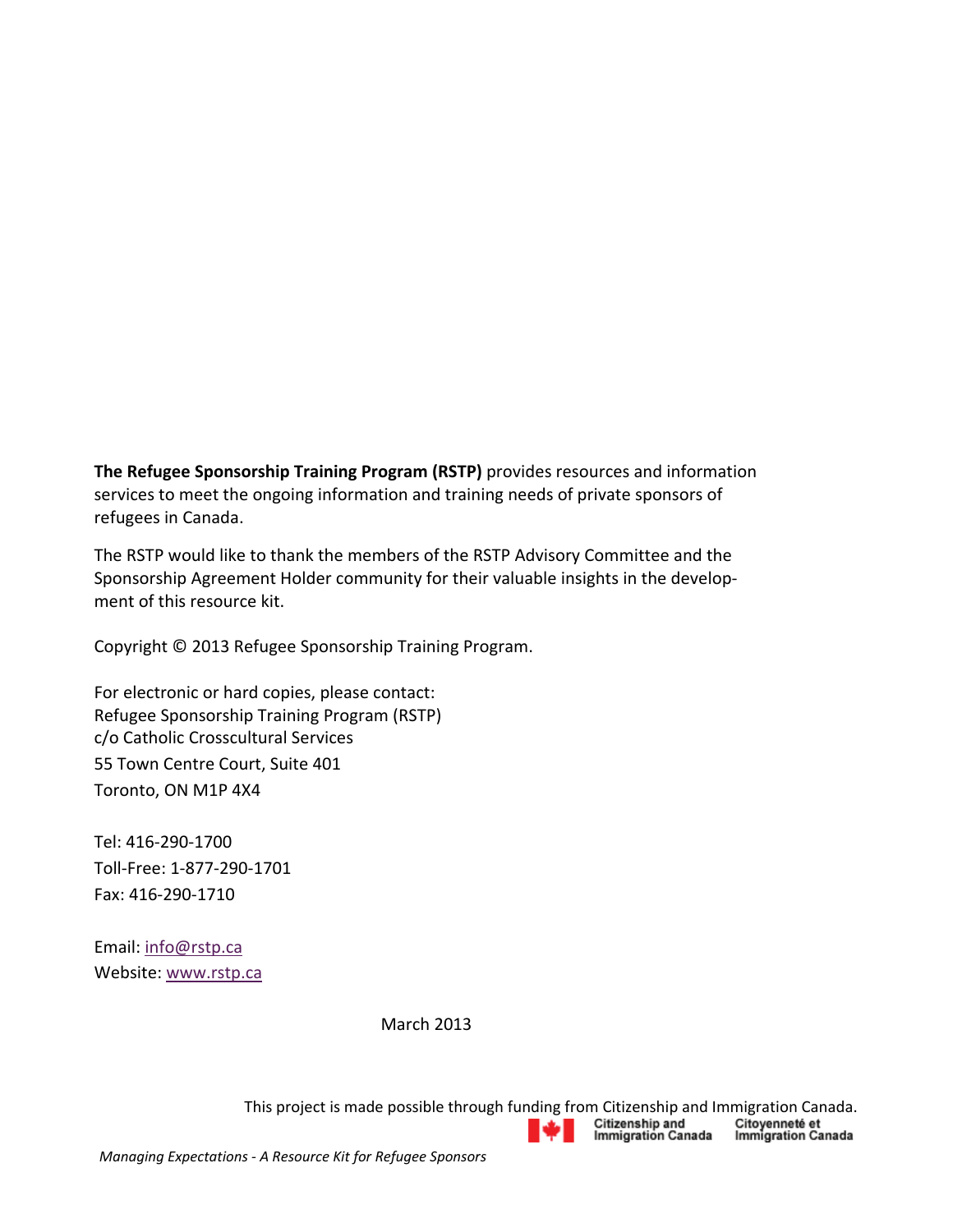### **TABLE OF CONTENTS**

| 1. ABOUT THIS RESOURCE KIT <b>manufacture and the contract of the Resource Alternation</b> 1 |
|----------------------------------------------------------------------------------------------|
|                                                                                              |
|                                                                                              |
|                                                                                              |
|                                                                                              |
|                                                                                              |
|                                                                                              |
|                                                                                              |
|                                                                                              |
|                                                                                              |
|                                                                                              |
|                                                                                              |
|                                                                                              |
|                                                                                              |
|                                                                                              |
|                                                                                              |
|                                                                                              |
|                                                                                              |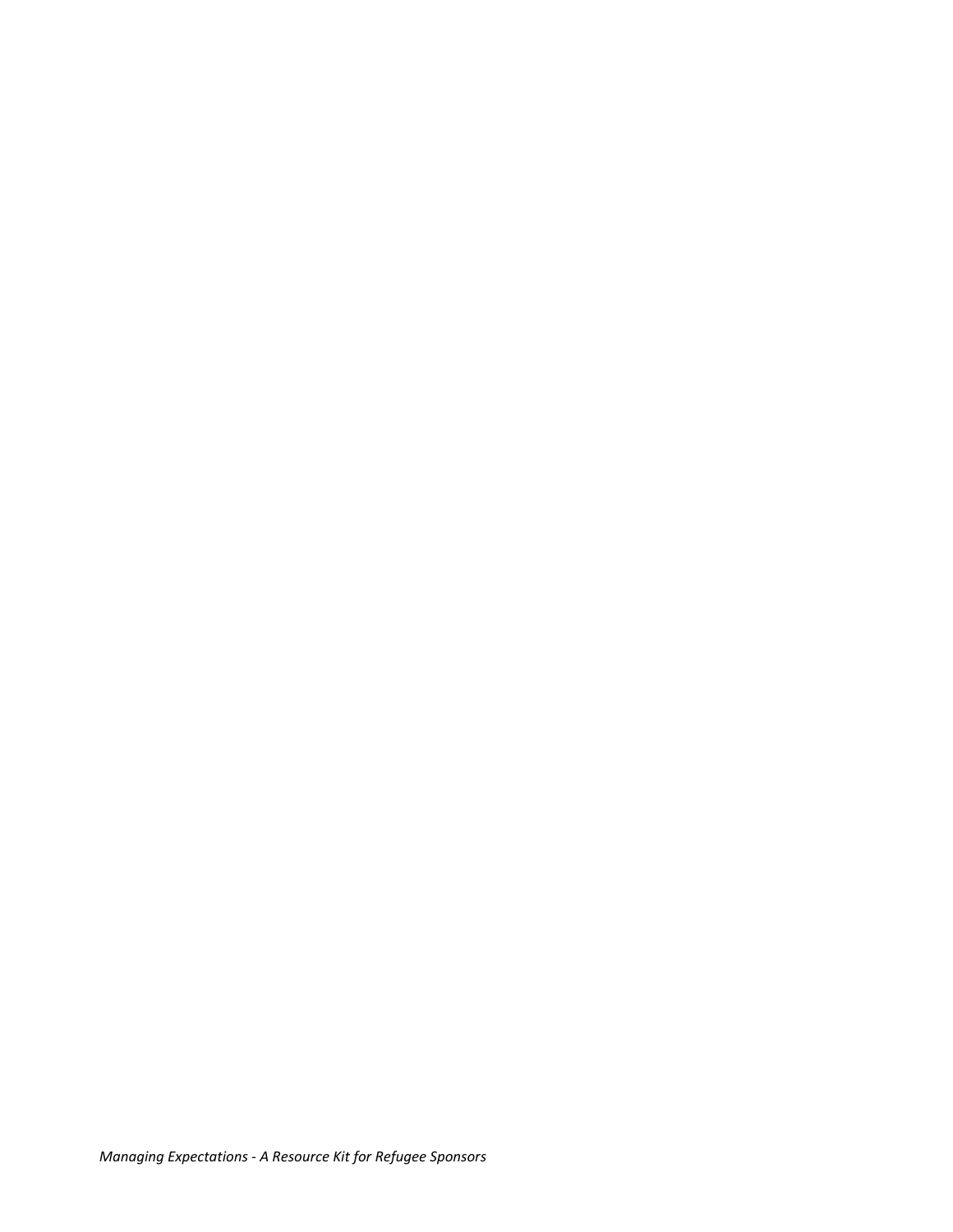### **1. ABOUT THIS RESOURCE KIT**

While expectations are not inherently problematic, *unrealistic* expectations about Canada, the Private Sponsorship of Refugees (PSR) program, sponsors and their responsibilities, financial support and other assistance as well as of sponsored refugees can negatively affect the sponsorship and its outcome.

Expectations may be amplified by rumours in communities abroad and in Canada, lack of or false information, misunderstandings and even excitement in anticipation of a new life in Canada. Refugees who are referred to the PSR program by the Canadian government may have a different view on refugee resettlement than those identified by relatives and sponsoring groups in Canada. Similarities and differences between the Government-Assisted Refugee, Joint-Assistance Sponsorship, Blended Visa Office-Referred sponsorship and the PSR program and their associated supports may be unclear or blurred.

Some sponsored refugees may arrive in Canada with specific expectations. They may anticipate higher financial and/or material assistance from their sponsors. They may not anticipate or underestimate the challenges and hurdles involved in settling in Canada. Similarly, some sponsors may also have specific expectations about the refugees and when these are unfulfilled, they may be surprised, shocked and even frustrated with the way in which the newcomers have chosen to lead their lives in Canada or with the perceived outcome of the sponsorship.

In some cases, unrealistic expectations have not only challenged the interpersonal dynamics and relationship-building process between sponsored newcomers and sponsors, but even lead to sponsorship breakdown. While not all sponsored refugees arrive with elevated expectations, the concept of planning to manage expectations has become a topic of concern within the sponsorship community.

#### **1.1 PURPOSE**

The aim of the Refugee Sponsorship Training Program was to develop an educational and practical resource kit that could support the work and efforts of sponsoring groups. The objective is to increase our knowledge base about expectations and where they come from, to contribute to the discussion about setting realistic expectations and to provide some tools that can be used in the training and preparation of sponsoring groups.



#### **1.2 USING THIS RESOURCE KIT**

This kit begins with a background reading and moves on to suggest ways in which sponsoring groups might better prepare to prevent and deal with problematic expectations. It has been divided into three general parts: background, prevention and preparing constituents.

Sponsors are encouraged to copy or adapt all or any part of this document for their use. We ask that discretion be used in the reproduction of any parts of this resource kit as it has been developed specifically for the context of the PSR program and may not be appropriate in other contexts.

#### **1.3 ACKNOWLEDGEMENTS**

1 We thank members of the RSTP Advisory Committee and other Sponsorship Agreement Holder Representatives for sharing their experiences and insights which have gone into the development of this resource kit.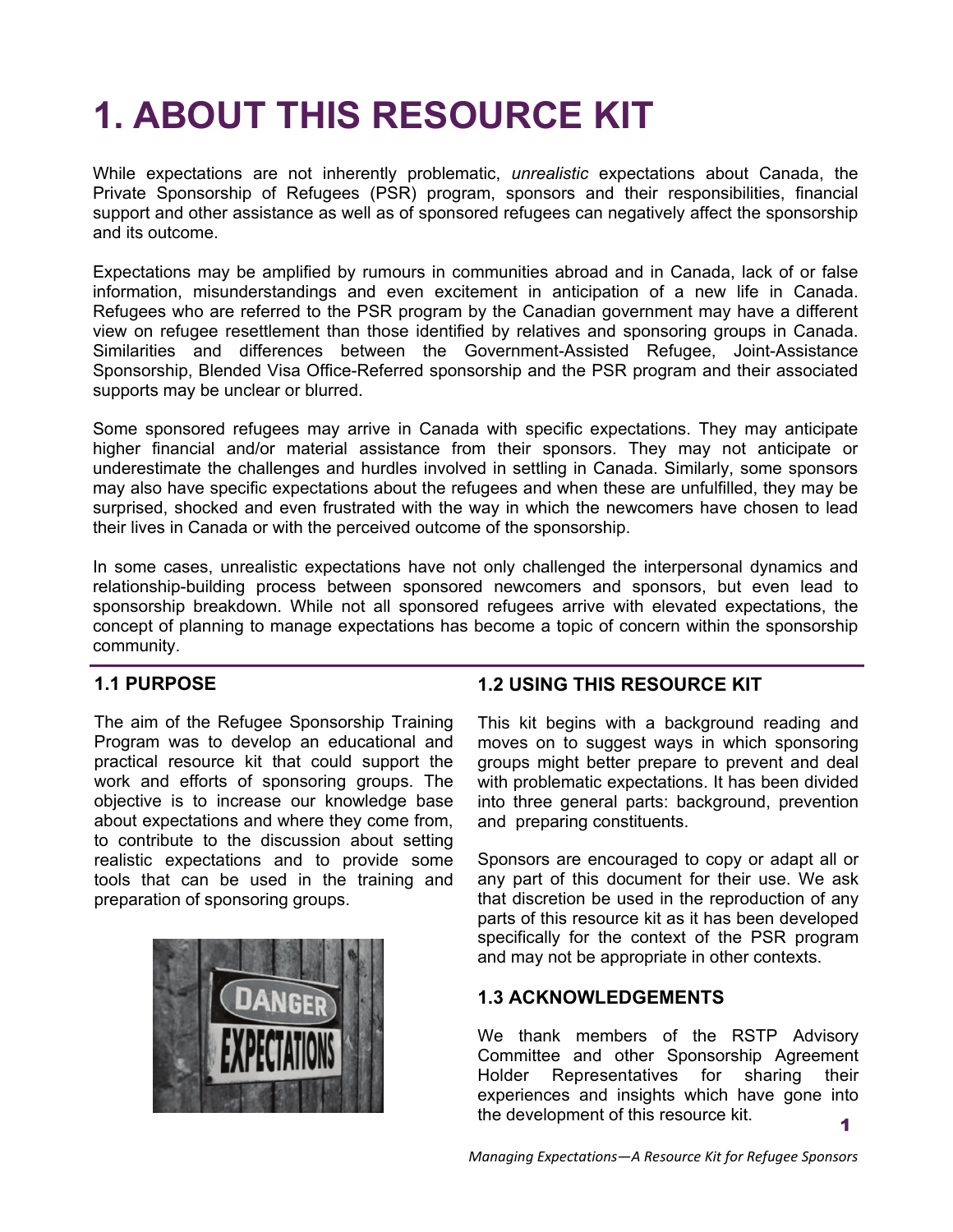### **2. BACKGROUND**

#### **2.1 WHAT ARE EXPECTATIONS AND WHERE DO THEY COME FROM?**

Expectations are a normal and necessary ingredient of life. We presume the outcome of an activity every day. Based on experience, we expect to wake up the next day, we expect the sun to rise, and to feel cold if we leave without proper attire in below zero degrees weather. In Canada, you may expect to have reasonable access to heat, electricity, water, food, and public transit if you have paid for them. At work, we might expect to interact with coworkers in a

respectful and professional manner, receive support or guidance from coworkers if needed, and communicate openly with our immediate supervisor to set clear expectations. Similarly, we may be expected to fulfill out roles and

The greater danger for most of us lies not in setting our aim too high and falling short; but in setting our aim too low, and achieving our mark. - *Michelangelo*

responsibilities and raise any concerns we may have which concern our work or treatment at the place of employment.

Simply put, expectations are how we frame our present and out future based on our past experiences, perceptions, emotions, imagination and desires – sometimes even without a rational basis and with little available information.

Expectations can be powerful in that they can motivate us to do well if they are set high, and also cause us disappointment and grief if they are not met. At the same time, if we expect little of ourselves, we may not feel as disappointed if we fail and yet will not challenge ourselves to grow and achieve new things in life. Indeed, it can be a self-fulfilling prophecy.

Much energy and time goes into forming our expectations, but sometimes we struggle to

own up to the fact that they are our own **2** creations. As with other areas of life, sponsored newcomers and members of sponsoring groups will need to realize it is unreasonable to blame others for unmet expectations.

#### *The Canada myth*

Some newcomers to Canada have a rather rosy outlook of what their new lives will be like in Canada. Particularly, immigrants and other newcomers with high education levels and extensive work experience have great expectations when it comes to their

employability and earning potential. However, a number of surveys, studies and reports reveal that these expectations often collide with reality and can affect the mental and physical health of newcomers to Canada.

Statistics Canada's *Immigrants' perspectives on their first four years in Canada* reported on the results of a longitudinal study of new immigrants (including refugees) who were surveyed at 6 months, two years and four years after their arrival in Canada between 2001 and  $2002<sup>1</sup>$ . Lack of employment opportunities was what respondents most disliked about Canada. As a social determinant of health, employment helps structure day-to-day life and provides a sense of identity in addition to income.

Employment (i.e.: under- and unemployment) is incidentally also the most consistently determined

*<sup>1</sup> Schellenberg, G. & Maheux, H. (2008). Immigrants' perspectives on their first four years in Canada: Highlights from three waves of the Longitudinal Survey of Immigrants to Canada. Statistics Canada. Source: [http://www.statcan.gc.ca/pub/11-008](http://www.statcan.gc.ca/pub/11-008-x/2007000/9627-eng.htm) [x/2007000/9627-eng.htm](http://www.statcan.gc.ca/pub/11-008-x/2007000/9627-eng.htm)*

*<sup>2</sup> Mikkonen, J., & Raphael, D. (2010). Social Determinants of Health: The Canadian Facts. Toronto: York University School of Health Policy and Management. Source: [http://](http://www.thecanadianfacts.org/The_Canadian_Facts.pdf) [www.thecanadianfacts.org/The\\_Canadian\\_Facts.pdf](http://www.thecanadianfacts.org/The_Canadian_Facts.pdf)*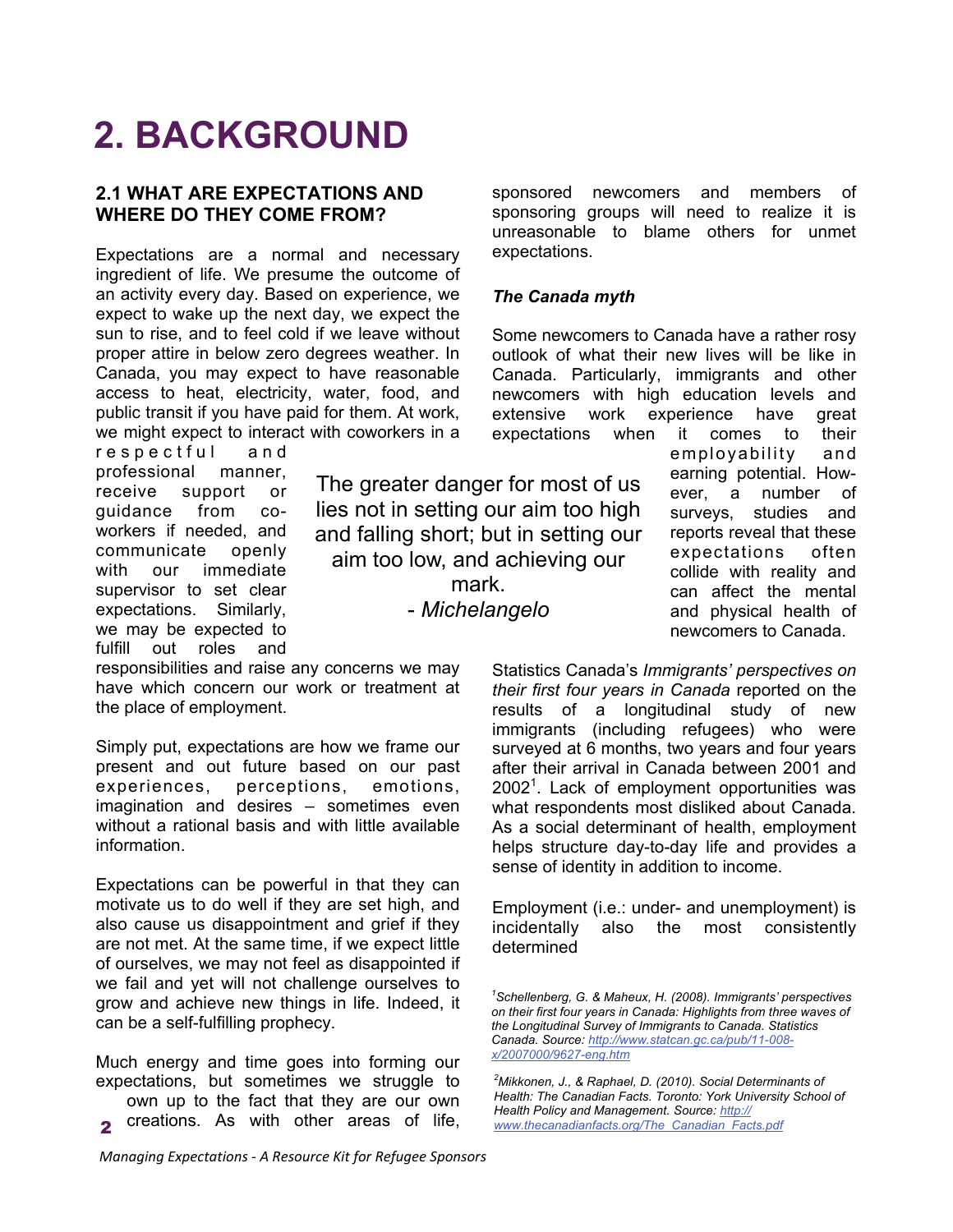determining factor of Post-Traumatic Stress Disorder (PTSD) in newcomers who are survivors of torture and/or trauma<sup>3</sup>. In other words, many survivors of trauma and torture developed PTSD only after facing the challenges of finding meaningful employment in Canada.

Most refugees do not anticipate the level and type of challenges they will be faced with in Canada. In comparison to the conditions under which they were forced to flee their countries of origin, Canada may appear to be a land of milk and honey. Rumours and exaggerated accounts of the successes of other émigrés to Canada might fuel misconceptions about Canada. While Canada may provide safety

and a sense of security, it is important to realize that newcomers' expectations of what it can offer them may be set high upon arrival.



#### **Some common myths about Canada**

*There is work for everyone in Canada - if you are willing to work.* 

*I will be able to earn and save a lot of money to help support all my family members back home.* 

*If the money from our sponsors is not enough, we can get financial support through the government payroll.* 

*The weather in Canada is always cold.* 

*All Canadians are white.* 

*All major Canadian cities are a short drive away from one another.* 

*During the Canadian winter, people cannot leave their homes.* 

*In Canada, parents are not allowed to discipline their children / Children can send their parents to jail if they want to.* 

*Canadian are rich and live in big houses.* 

#### *What's the problem?*

In and of themselves expectations – whether high or low – are not problematic. Most of us want things we do not have. These wants are not necessarily bad,



after all 'dreaming big' is a common North American mantra. This gives our lives focus and enables us to prioritize.

Expectations become problematic when they are unreasonable; when we believe we *deserve* something else or better because we believe we have already earned it. It becomes counter-productive when we take whatever we can without acknowledgment and keep making demands for more.

This sense of entitlement is what can cause feelings of resentment, frustrations and anger on the part of sponsored refugees and/or sponsors. It may negatively affect efforts to build rapport and a healthy interpersonal relationship, and it may eventually lead to a breakdown in the sponsorship.

The difference between high expectations and a sense of entitlement lies in the blame we lay when we feel disappointed once our experiences fail to live up to the expectations we hold.

As sponsors, we want to empower and support sponsored refugees in their path to achieve their goals in Canada; part of this support is being able to help them set and nurture realistic explanations while at the same time developing skills to address potential conflict arising from mismatched expectations. As with many things in life, managing expectations requires a delicate balance.

*3 McKenzie, K. (Feb. 4, 2013). 'Immigration Sickness' Speech given at the Gardiner Museum, Toronto. Presented by the Literary Review of Canada and TVO Big Ideas:<http://ww3.tvo.org/video/188398/kwame-mckenzie-immigration-sickness>*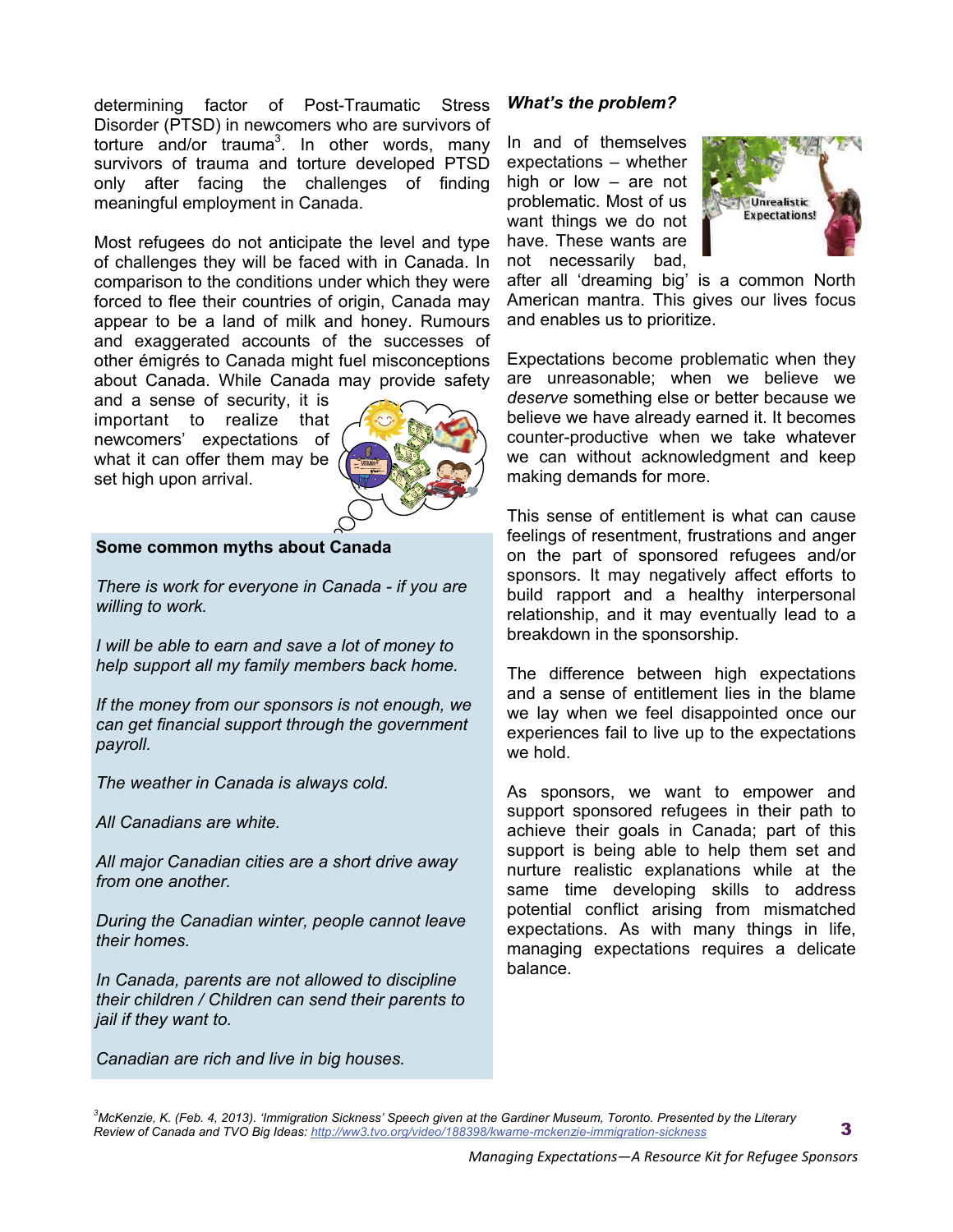#### *A note on resilience*

As we differentiate between having expectations and having unrealistic or unreasonable expectations and a sense of entitlement, a reflection on the dynamics of power, control and self-determination in the

context of the refugee experience may be in order. We need to be mindful that refugees often come from situations where their sense of self-determination and control over their own lives was diminished, if not While resiliency is often described as a set of personal traits, it seems that the promotion of resilience among refugees is connected to a set of social factors including social support during settlement<sup>7</sup>. Helping the sponsored refugees

'The world breaks everyone and afterward many are strong at the broken places.' - *Ernest Hemingway*

establish their lives in Canada based on a set of realistic expectations involves supporting the growth of resiliency through social support and empowerment.

Depending on our lens, assertively asking for things can be perceived as being demanding or even disrespectful behaviour, when in actuality it may be part of someone's way of coping with adversity. To speak up in order to meet their basic needs is often the only way to survive in a country of asylum that does not grant equal legal rights and access to basic healthcare, education, employment, etc. to asylum seekers and refugees.

It may be useful to adopt a nuanced perspective as a group about resilience in order to differentiate behaviours related to self-empowerment and independence from problematic expectations and feelings of entitlement.

> **How resilient are** *you***?**

**Take an online self-test to learn more about resilience [www.resiliencycenter.com/](http://www.resiliencycenter.com/resiliencyquiz.shtml) [resiliencyquiz.shtml](http://www.resiliencycenter.com/resiliencyquiz.shtml)**

destroyed, through persecution, torture, denial of basic rights and freedoms and other processes of disempowerment<sup>4</sup>.

Where people have lived in constant discouragement and disempowering circumstances, self-esteem and self-confidence may also be negatively affected. Research $5$ suggests that some people with low self-esteem have unusually high expectations of others or nonexistent goals for themselves because they attempt to avoid personal failure. Self-esteem grows with realistic expectations. It may be worth considering: Could the refugee's over-reliance on - and high expectations of members of the sponsoring group be a sign of low self-esteem stemming from experiences of disempowerment?

We need to be aware that survival under the previously mentioned circumstances requires adaptability and resourcefulness. The refugees whom we meet in Canada are resilient: they were able to overcome adversity and major life crises because they did not allow the circumstances to define and destroy them. You may want to think of resiliency as health or mental health *despite* adversity<sup>6</sup>. While they may be physically and/or emotionally and mentally affected by what happened to them or those close to them, they have remained persistent in their survival and strengthened their adaptability in the face of hardships.

*4 For more information on processes of disempowerment, see Patel, N. (2003). Speaking with the Silent: Addressing Issues of Disempowerment when Working with Refugee People. (Chapter 14) In R.Tribe, H. Ravel (Eds.), Working with Interpreters in Mental Health,. East Essex, Brunner- Routledge.* 

*5 E.g.[:http://www.getesteem.com/lse-symptoms/emotional.html](http://www.getesteem.com/lse-symptoms/emotional.html) and [http://www.life-with-confidence.com/self-sabotage-behavior.htm](http://www.life-with-confidence.com/self-sabotage-behavior.html)l*

*<sup>6</sup> Simich, L. & Roche, B. (2012). Defining resiliency, constructing equity. Wellesley Institute: Toronto, ON. 7* <sup>4</sup>*Ibid.*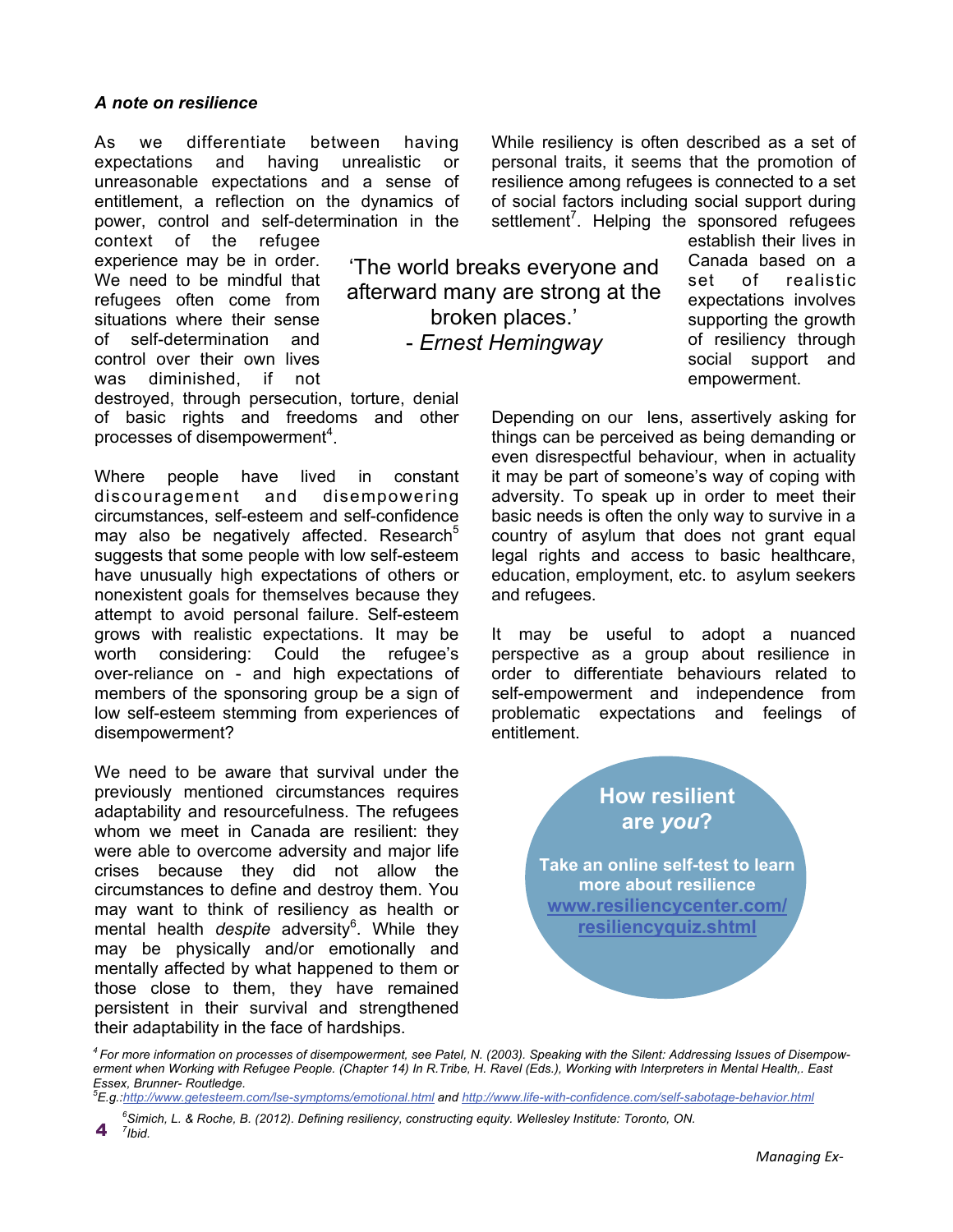### **The Characteristics of Resilient People**

#### **Emotional regulation**

- ability to stay calm under pressure
- control of emotions
- appropriate expression of emotions
- to improve learn to understand your thinking, and learn to calm and focus your mind.

#### **Impulse control**

- linked closely to emotional regulation
- impulsive interpretation of events can lead to the use of false beliefs and loss of perspective
- to improve learn to understand your thinking and avoid thinking traps; also learn to challenge beliefs.

#### **Optimism**

- involves having a belief that things change for the better seeing a bright future but also being realistic
- $\bullet$  linked to self-efficacy having faith in your ability to solve problems
- $\bullet$  to improve ensure that you have good self-efficacy.

#### **Causal analysis**

- able to identify the causes of problems
- using a thinking style that is flexible and open to possibilities as well as realistic
- avoiding blaming, as well as ruminating about things beyond your control
- $\bullet$  to improve challenge your beliefs.

#### **Empathy**

- how well you relate to other people's cues about their psychological and emotional states (this is useful in knowing how to motivate other people)
- to improve learn to notice how you think and detect "icebergs" (the beliefs you use) to understand what motivates you, then you can apply these skills with others.

#### **Self-efficacy**

- our sense that we are effective in the world, and able to solve problems that may arise, and faith that we will succeed
- linked to optimism (pessimism damages self-efficacy)
- $\bullet$  to improve avoid thinking traps (put things in perspective), challenge beliefs these help to improve problem solving and confidence – and thus self-efficacy.

#### **Reaching out**

- trying new things, getting involved with people or new things
- $\bullet$  to improve challenge beliefs, put things in perspective.

*Source: Reivich & Schatté (2002). The Resilience Factor. Broadway Books: New York, NY.*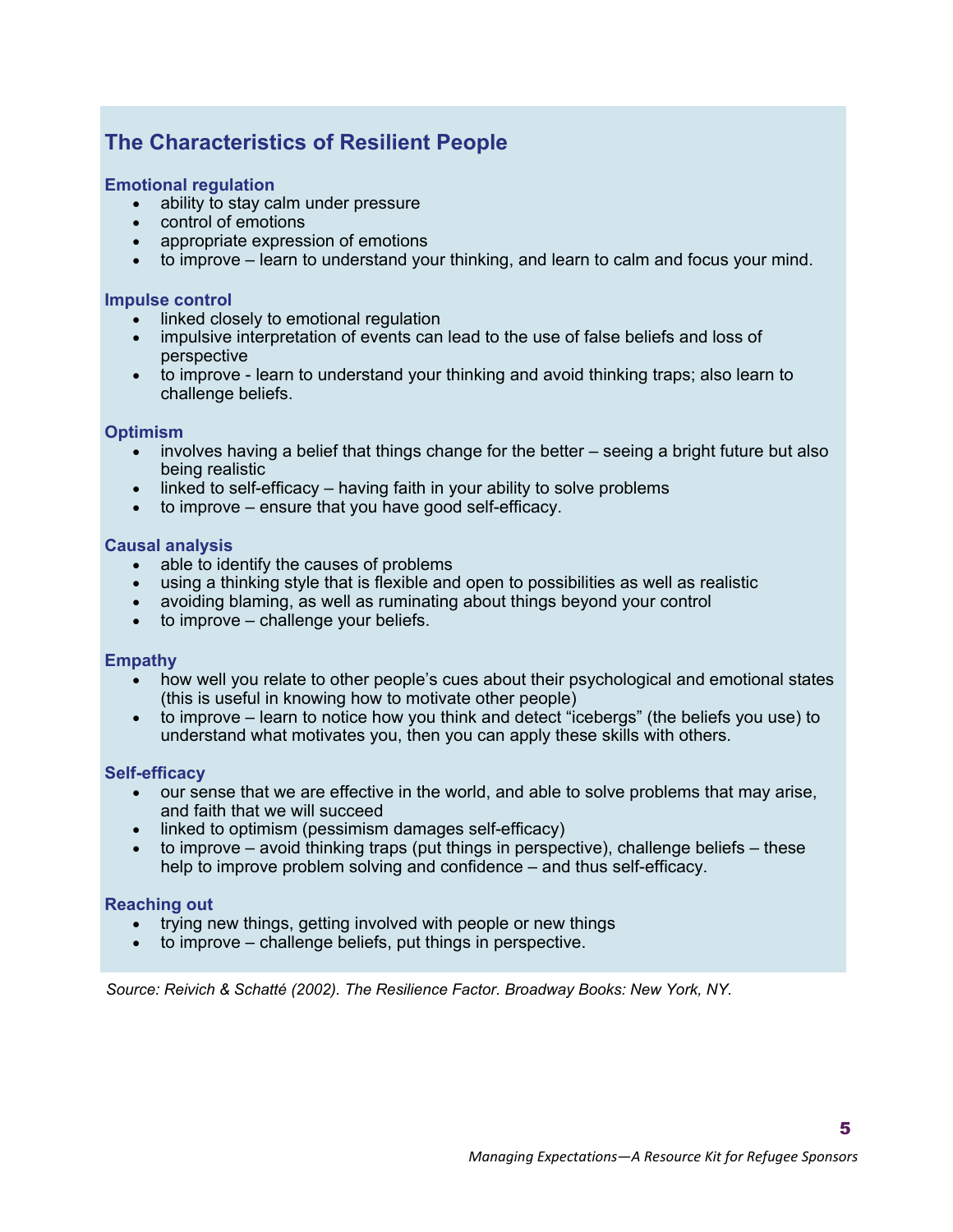#### **2.2 WHY MANAGE EXPECTATIONS?**

Unreasonable expectations and feelings of entitlement in the context of refugee sponsorship can lead to:

- Skewed perceptions about the PSR program, and perpetuation of such perceptions abroad (e.g. "They did not support me at all!")
- Disappointment and dissatisfaction with the sponsorship experience
- Lack of communication resulting in miscommunication
- Difficulty building rapport
- Feelings of resentment
- Interpersonal conflicts (between the refugee and sponsors; among refugees; among sponsors)
- Sponsorship breakdown
- Unmet needs

Having a plan to manage expectations proactively will help ensure that the sponsorship experience is satisfactory to all involved. It minimizes feelings of resentment, frustrations and interpersonal conflict arising from unreasonable expectations and sense of entitlement and reduces the risk of sponsorship breakdown. Managing expectations is essentially about changing direction in an effort to bring everyone 'on the same page'.

#### **The emotional spiral to self-sabotage when expectations are mismatched**

When your high expectations are not matched and you are too attached to a specific outcome, you:

**1.** feel you deserve the results you expected. You tell yourself that you should get something in return for your efforts. For example, you exercised every day so you should have lost weight.

**2.** feel angry and bitter for not getting what you feel you rightfully deserve

**3.** feel like a failure

**4.** feel like it's not your fault. Someone or something else is to blame for why you didn't get what you want.

**5.** feel powerless because things didn't go as planned

**6.** feel tired and frustrated waiting for the results to happen so you quit

**7.** feel confused so you keep trying to analyze how you got where you are. Where did things go wrong?

The result is that you become too frustrated and sabotage yourself by simply giving up.

*By Pratt, C. Self-sabotage behaviour: 7 ways your own expectations can cause self-sabotage. Source: http://www.lifewith-confidence.com/self-sabotage-behavior.html*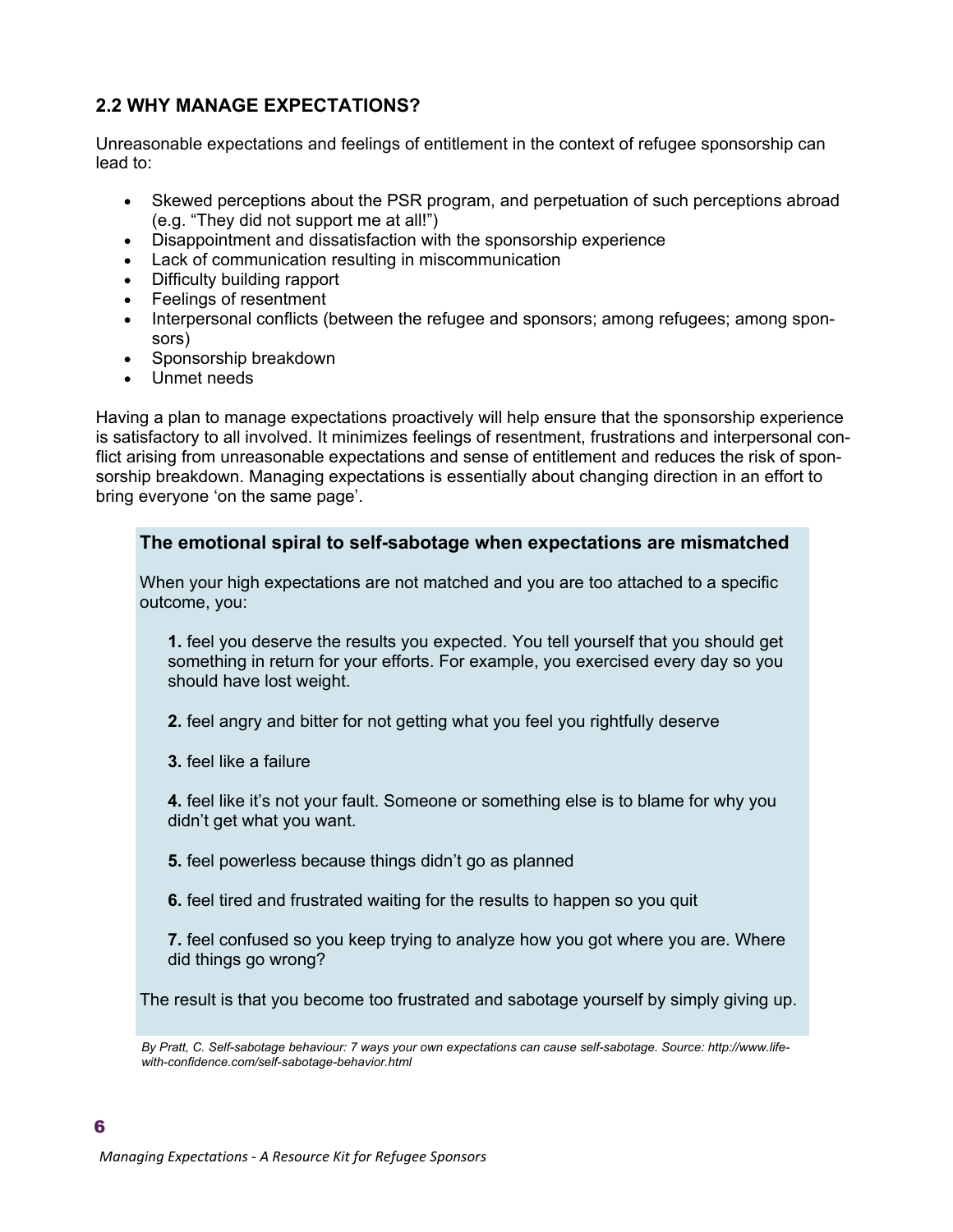### **3. PREVENTION**

A young couple moves into a new neighbourhood. The next morning, the woman sees her neighbour hanging the wash outside.

*That laundry is not very clean*, she said. *She doesn't know how to wash correctly. Perhaps she needs better laundry soap*.

Her husband looked on, but remained silent.

Every time her neighbour would hang her wash to dry, the woman made the same comments.

About a month later, the woman was surprised to see a nice clean wash on the line and said: *Look, she has learned how to wash correctly! I wonder who taught her this*.

The husband said: *I got up early this morning and cleaned our windows*…

#### **3.1 SELF-REFLECTION**

Being aware of our personal motivations for getting involved in refugee sponsorship, desired outcomes of a sponsorship and ideas about the refugees you are sponsoring will help in our efforts to set realistic expectation and manage expectations of both sponsors and sponsored refugees.

Consider the following questions as you reflect on your expectations of yourself, of the sponsorship and of the refugee(s):

- What motivated me to join a refugee sponsoring group?
- What is my contribution in this sponsorship?
- What do I hope to get out of the sponsorship?
- Where do I envision the refugee(s) to be one year after their arrival, in terms of their language, employment, living situation and general integration?
- What hopes and dreams do I have for the refugee(s)? Do they match the refugees'?
- How would I feel if my hopes and dreams for them do not materialize?
- Does my group share my hopes, dreams and expectations?

As a group, you may want to have a conversation about the effects of your own expectations during the sponsorship (see section 4.2).

Similarly, be aware of your own values, beliefs and emotional triggers. People who are self-reflective and secure with their own identity can be more flexible with and open to people from different Ethnocultural backgrounds.

Knowing ourselves well will also help to prevent us from drawing conclusions about the actions, behaviours, demeanours, and appearances of others which may be biased or misconstrued. Everyone has a culture and no one is bias-free. However, critical self-awareness can go a long way in cross-cultural communication and interactions.

Interpersonal communication is laced with culturally specific nuances which may be interpreted differently in western societies. There may be significant differences in language norms that affect intonation, phrasing, expressions and gestures. Body language is similarly culturally interpreted. Consider the following pictures. What do these hand gestures express?



*Managing Expectations—A Resource Kit for Refugee Sponsors*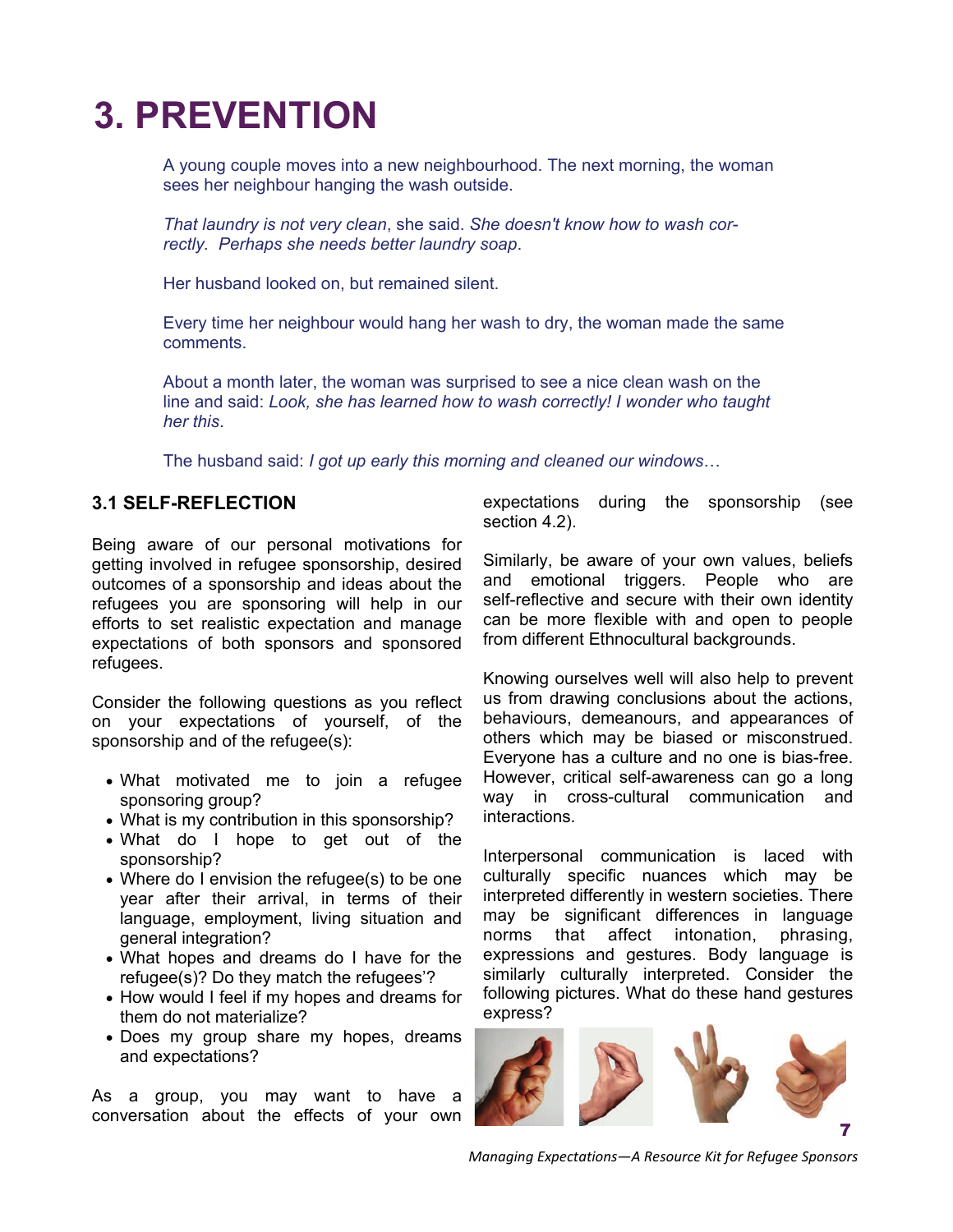looking through.

From left to right, the hand gesture depicted in communication with the refugee applicant. the first picture motions taxi cabs to stop in some Middle Eastern countries and often times is used Where the refugee applicant has relatives or to mean 'stop'. The very similar gesture on the friends in Canada that are known to the right is commonly used in Indian culture as a sign sponsoring group, they too should be involved in of eating, whereas it is a very offensive hand the group's pre-arrival communication efforts with gesture in Italy. The commonly used gesture in the refugee applicant abroad. The active North America for 'ok', as picture in the middle, is involvement of acquaintances in Canada will also a sign for money in Japan, a sign for 'zero' in help dispel any myths or misconceptions they Australia, is an insult in France and Brazil. The may hold about the private sponsorship of thumbs up gesture, so commonly used to indicate refugees program. approval or good in western societies, is one of the most obscene hand gestures in other parts of You may want to develop a pre-arrival the world including the Middle East, West Africa, communication strategy with your group. and South America.

You cannot know all of the cultural body situation abroad in terms of security, safety, language and verbal language cues, meanings access to technology, sufficient funds to facilitate and other cultural expressions that exist, however communication and any other factors. If possible, acknowledging that differences exist which can use multiple ways of communication. You may influence our interpretation and conclusions want to: about others' intentions, motivations and dispositions can help communicate and set realistic expectations about the sponsorship and life in Canada.

*For more information about cross-cultural awareness in the context of private refugee sponsorship please refer to the RSTP Training Manual on Cross-Cultural Awareness at [www.rstp.ca](http://www.rstp.ca/).* 

#### **3.2 COMMUNICATION**

Communication is vital in setting realistic expectations and preventing complications arising from mismatched expectations for both the refugee applicant and the sponsor. Ultimately, clear, timely and effective communication is vital to the success of the refugee sponsorship.

#### *Pre-arrival communication*

If the group has put forth a 'named' sponsorship case, then the contact information of the refugee applicant should be known to the group. If the sponsors are engaged in a visa-office referred

case, they will need to collaborate with the 8 Matching Centre as well as the visa office

*Managing Expectations ‐ A Resource Kit for Refugee Sponsors*

The meaning of these hand gestures can be abroad to obtain the refugee applicant's contact different depending on the cultural lens you are information. If it is not possible to obtain this information you may have to rely on the Matching Centre and the visa office abroad to facilitate your

Consider what mode of communication is feasible and makes most sense given the refugee's

- speak on the phone,
- send a letter by mail,
- write an email,
- send a picture of your group and Canada by mail or email,
- speak through Skype,
- chat online,
- send messages through facebook, and/or
- send a letter by fax.

Be sure to communicate clearly about the kinds of supports they will get from your group, why your group has sponsored them, how long the sponsorship is, your expectations and what they can expect from you. You may have to repeat these messages several times and in various ways because the refugees will have a lot of things to take care of and handle when they prepare to permanently move to Canada. If you have regular communication with the refugees before their departure, you may be able to gauge what worries them about being sponsored or coming to Canada and alleviate some of their fears. This will help them set realistic expectations and focus on settling in Canada.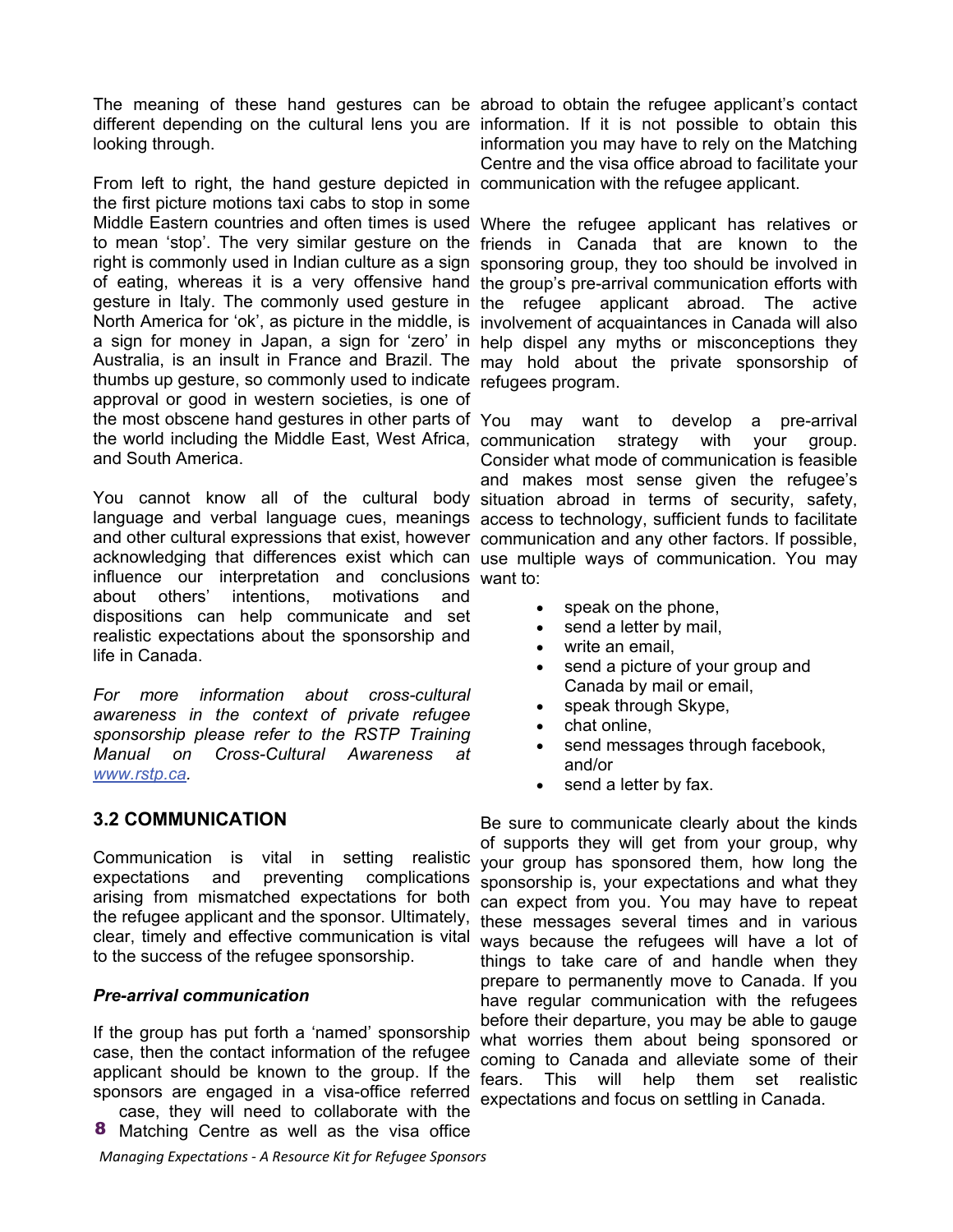#### *Communicating through interpreters and translators*

When the refugee is not proficient in English or French you will have to rely on interpreters for any verbal communication, such as over the telephone, and translators for any written communication, such as letters or emails.

If you have to communicate through an interpreter, working with a professional interpreter is ideal as they have been trained in sector-specific terminology, have professional interpretation skills and follow interpreters' ethical guidelines, such as maintaining confidentiality. Some interpreters work remotely

and can assist you via telephone or video. However, when working with an interpreter is not possible due to time constraints and financial resources, you may have to rely on adult friends or relatives to interpret so that you and the refugee can speak. Never use children as interpreters as it can traumatize and expose them to sensitive information and

negatively affect the family dynamics due to the role reversal that interpreting for their adult family members brings.

When using family members or friends of the refugee to interpret, you need to be aware that they can become the decision maker in terms of what information is passed on and what is not conveyed. They may start to answer questions for the refugee without you knowing or may not interpret information that they are personally uncomfortable with. It is important to clarify their role as interpreter and not family member right from the start. Check that the person interpreting understands that they have to interpret simply what the refugee and you have said without summarizing, amending, adding, or omitting any of the content. They are not professional interpreters and on occasions this may be difficult for them to do. It is advisable to paraphrase and repeat what has been said to confirm and avoid any misunderstandings.

When working with an interpreter:

- brief the refugee about the use of an interpreter
- obtain consent from the refugee to work with an interpreter
- discuss with the interpreter what you expect of him or her and to set the context ahead of time
- verify that the interpreter speaks the same dialect
- be mindful of the socio-political dynamics in particular communities; check for any prejudice the interpreter may hold against the refugee, if possible
	- be mindful of gender differences and dynamics in the interpretation of sensitive topics
	- let the interpreter brief the refugee about their role at the beginning
	- address the refugee directly, not the interpreter, when speaking
	- speak in a normal voice: not too fast, not too loud

• break your sentences up into shorter parts; avoid speaking in long sentences

- avoid jargon and colloquial expressions; use simple and clear language
- avoid jokes they often do not translate well into a different culture when interpreted
- if you are unsure whether the message has been interpreted accurately, paraphrase and ask the refugee for confirmation of what you have understood
- if you feel that an interpretation mistake has been made, address the interpreter directly to clarify your message or ask the refugee to repeat what they have said
- if your experience with the interpreter was not good, arrange for someone else to interpret the next time if possible. You do not have to stick to the same person!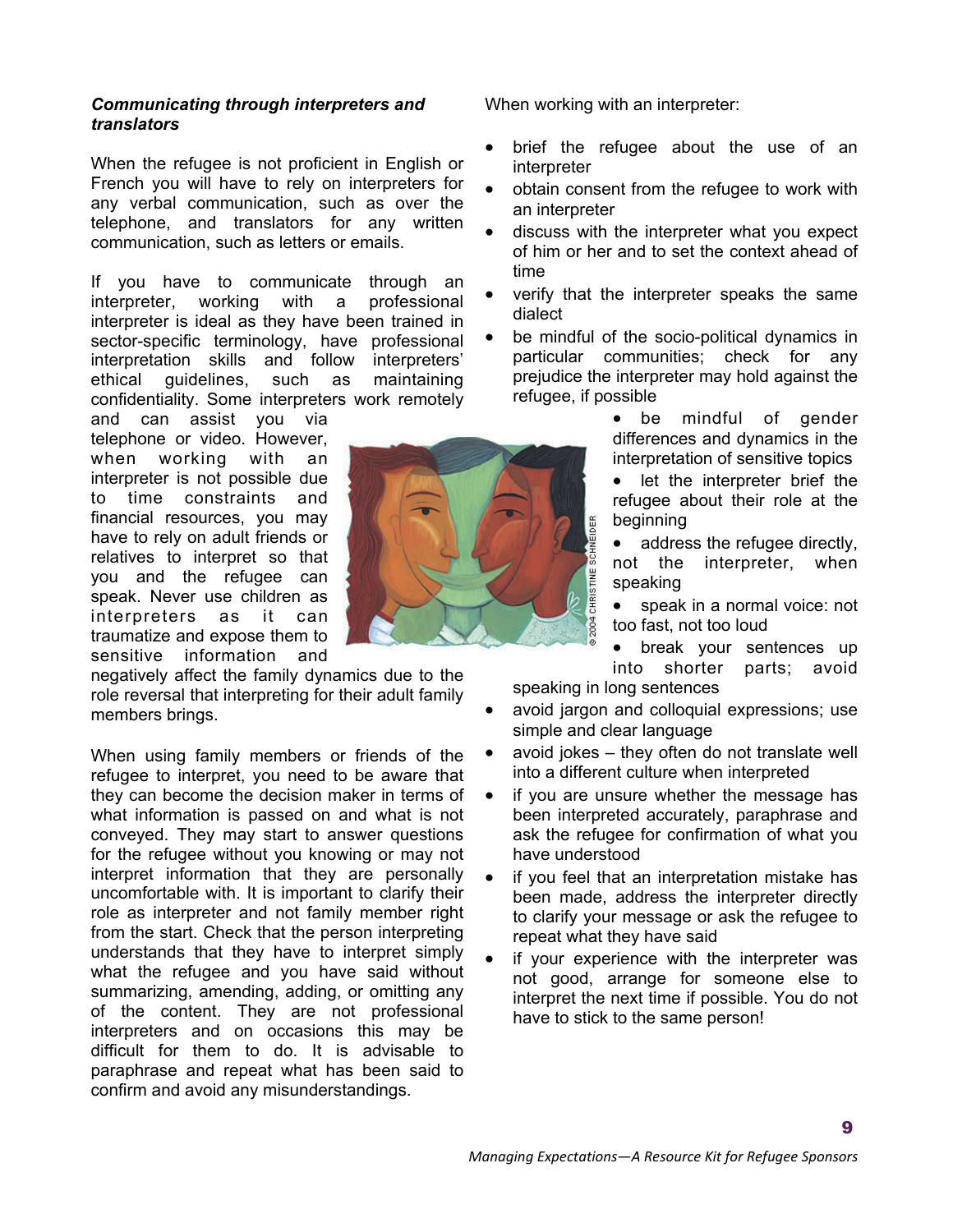When working with a translator to communicate with the refugee in written form, it is important to remember that just because someone speaks two languages fluently; it does not mean that they have the skills to translate. After all, just because someone has two feet, it does not make him/her a professional dancer!

It is ideal to work with a professional translator or someone who has proven skills in translating documents. Translation is a regulated profession in Canada which ensures a certain level of professional standards, ethics, and quality and accuracy in the final translation product. You can hire a self-employed translator or a translator through a community agency or translator agency.

When it is not possible to work with a professional translator, it would be important for someone in Canada to translate for you and any written communication from the refugee in a manner that is accurate and truthful. As with the use of an interpreter, it is important that the translator can ensure confidentiality, will not be misusing any of the information, and will translate the text accurately from one language into another without loosing any of the text's meaning.

#### *Post-arrival communication*

Do not assume that the refugee applicant has fully understood or remembered all of the information you have discussed with them via facebook, email, letters, Skype, or other methods before their arrival – even if you repeated them several times and in several ways. After their arrival, it will be important to reiterate some of the key messages again.

Plan with your group how you will communicate this information in a consistent and objective way in order to establish realistic expectations. Be prepared that the refugees will have additional questions and worries now that they are in Canada. An orientation session to reassure them and to cover the most essential information is highly recommended. After an initial orientation, you may want to have subsequent orientation meetings to cover other

information and to gauge the refugees' expectations and communicate your expectations as well. For more information about providing orientation see section 4.5.

Research shows that the health and mental health of recently arrived newcomers including refugees is strongly linked to settlement stressors<sup>1</sup>. Tell the sponsored refugees about some of the common settlement challenges as well as culture shock and the process of adaptation and what effects these may have on them and their family.

In addition to clearly and honestly telling the sponsored persons what the settlement stresses are, plan together how your group can assist them in handling potential stressors. This will empower the person as well as provide them with a realistic view on where sponsors can help and where they may not be able to help. The more they are aware of some of the stressors, the better mentally prepared they can be when facing settlement challenges and barriers.

<sup>10</sup> *1 For a summary of common settlement stressors for newcomers to Canada, visit http://www.vircs.bc.ca/settlement/common\_issues.php*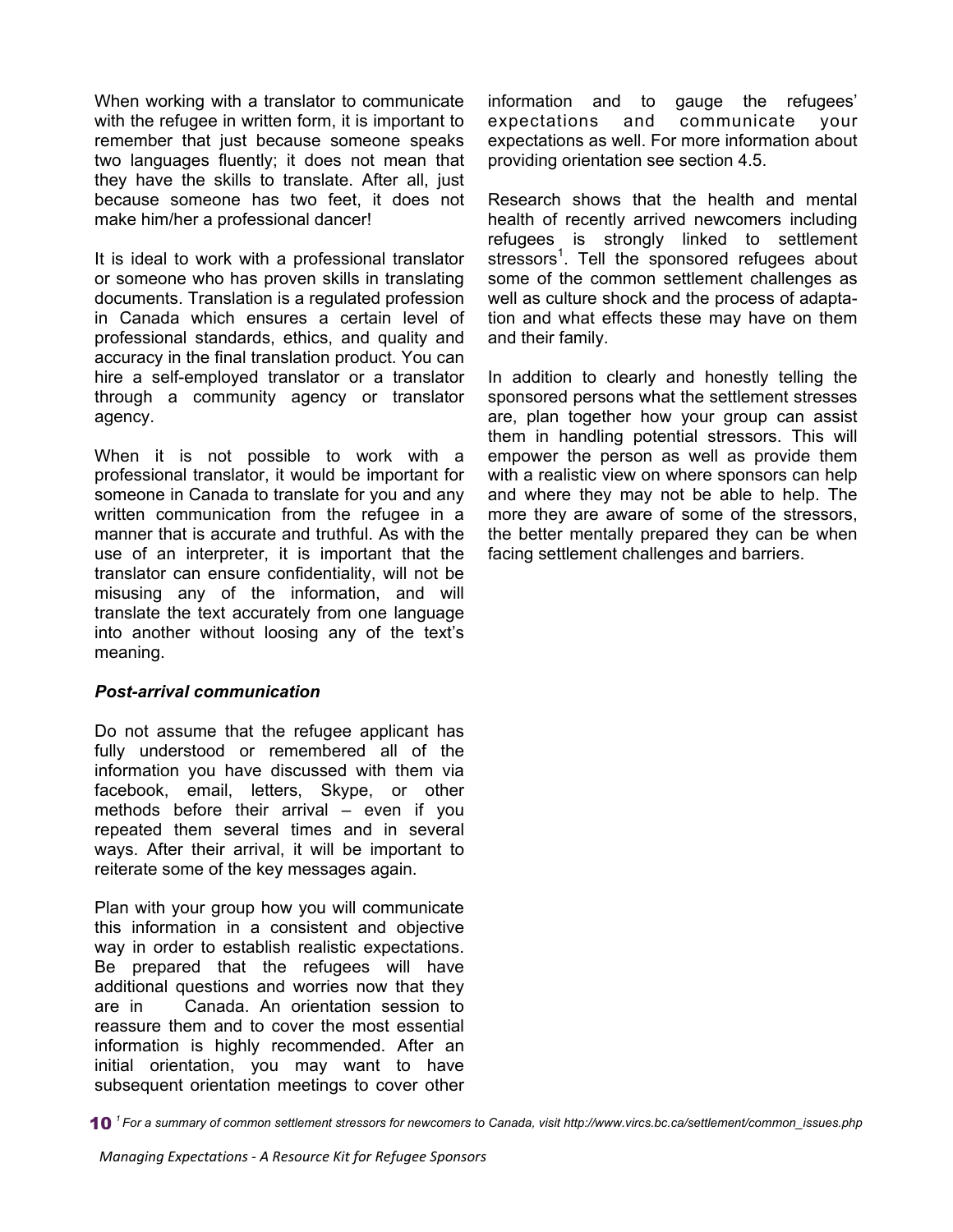#### **3.3 THE CANADIAN ORIENTATION ABROAD PROGRAM**

The Canadian Orientation Abroad (COA) Program is a CIC-funded pre-departure orientation project of the International Organization of Migration (IOM). The COA Program provides information about life in Canada to visa-ready immigrants and refugees, including those who are being privately sponsored. By providing vital information and cultural orientation to the migrants before their arrival in Canada, the program aims to help set realistic expectations about what their new life will be like when they arrive in Canada.

The COA program for refugees is structured as a series of group training sessions. It is usually delivered over the course of three days for urban refugees or five days for camp-based refugees for five hours each day. There are no COA training sessions with only privately sponsored refugees; in general, there are both government-assisted and privately sponsored refugees in the same room. Though participation in these trainings is voluntary, the attendance rate is generally high (about 95%). Encourage the sponsored refugee(s) to attend a COA session, if it is available in their area.

COA training sessions are offered through permanent COA sites in Colombia, Egypt, Ethiopia, Ghana, Jordan, Kenya, Lebanon, Nepal, Pakistan, Russia, Sudan, Syria and Turkey as well as other locations through mobile COA training teams. You can liaise with the IOM COA program manager or offer to obtain more information about enrolment and available COA sessions where the refugee resides.

The five day COA curriculum for refugees covers a wide range of information, including support programs in services in place for newcomers in Canada and what refugees will be receiving in terms of assistance from their sponsors or RAP service centre, if they are government-assisted refugees.

A typical five-day COA curriculum outline consists of:

| Introduction / Needs Assessment                                                              |
|----------------------------------------------------------------------------------------------|
| Unit 1: Overview of Canada                                                                   |
| Unit 2: Travel to Canada                                                                     |
| Unit 3: Arrival and Services                                                                 |
| Unit 4: Housing (incl. housing expectations:<br>what you will/will not get from the SPO/NGO) |
| Unit 5: Health (including the Canadian health<br>care system)                                |
| Unit 6: Education                                                                            |
| Unit 7: Transportation                                                                       |
| Unit 8: Employment (including barriers to<br>employment for newcomers)                       |
| Unit 9: Cultural Adaptation                                                                  |
| Unit 10: Budgeting                                                                           |
| Unit 11: Laws                                                                                |

The person you intend to sponsor will most likely receive COA training close to their departure date. While COA Trainers attempt to dispel any myths and incorrect information that refugees may have obtained, the refugee may not remember all of the information that was covered during the training. This can be an overwhelming time for the refugee – he/she has to mentally and emotionally prepare to move to a country that is foreign, pack their belongings, tie any loose ends and say their goodbyes to friends and family that they will leave behind. The volume of new information combined with feelings of excitement, sadness or anxiety in anticipation of the move may also have an overwhelming effect on the person.

As a result, realistic expectations may or may not have been set despite of the COA training. As sponsors, it will be important to realize these factors surrounding the COA trainings and consider how you may want to help supplement and build on the IOM's efforts to manage expectations before as well as after the arrival of the refugee. Having an orientation session shortly after arrival in Canada where some of the same items are reviewed may help confirm and set realistic expectations (see section 4.5 for more information about orientation sessions). 11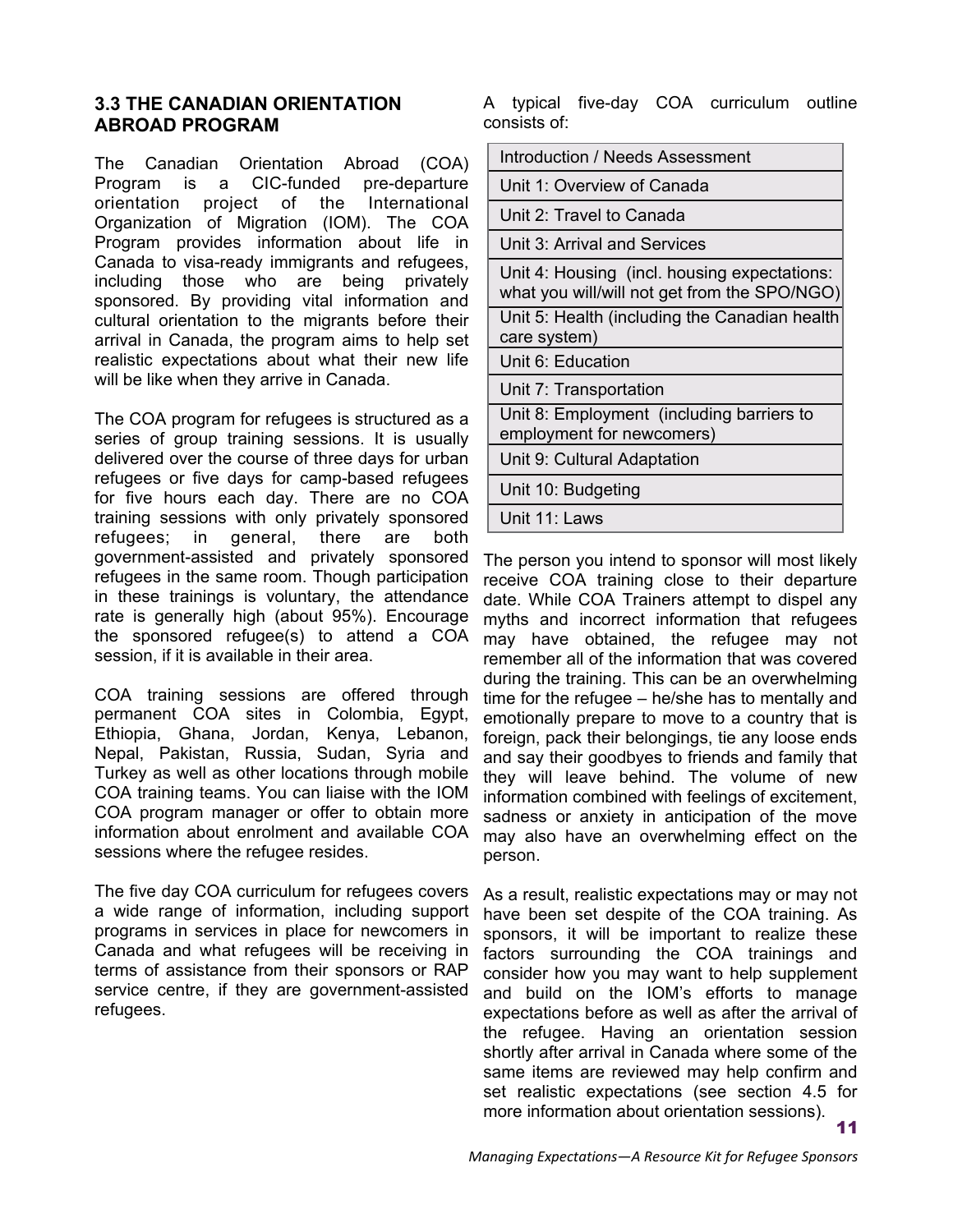#### **3.4 TRAINING**

Group discussions and training workshops on expectations will help your group members feel better prepared to respond to a situation where expectations may be mismatched or unrealistic. While you cannot foresee the future, working through some hypothetical scenarios will encourage brainstorming problem-solving solutions and strategies ahead of time. Such exercises will also help you identify and address any knowledge and/or resource gaps that need to be addressed.

The next chapter provides some ideas and tools for use in group trainings.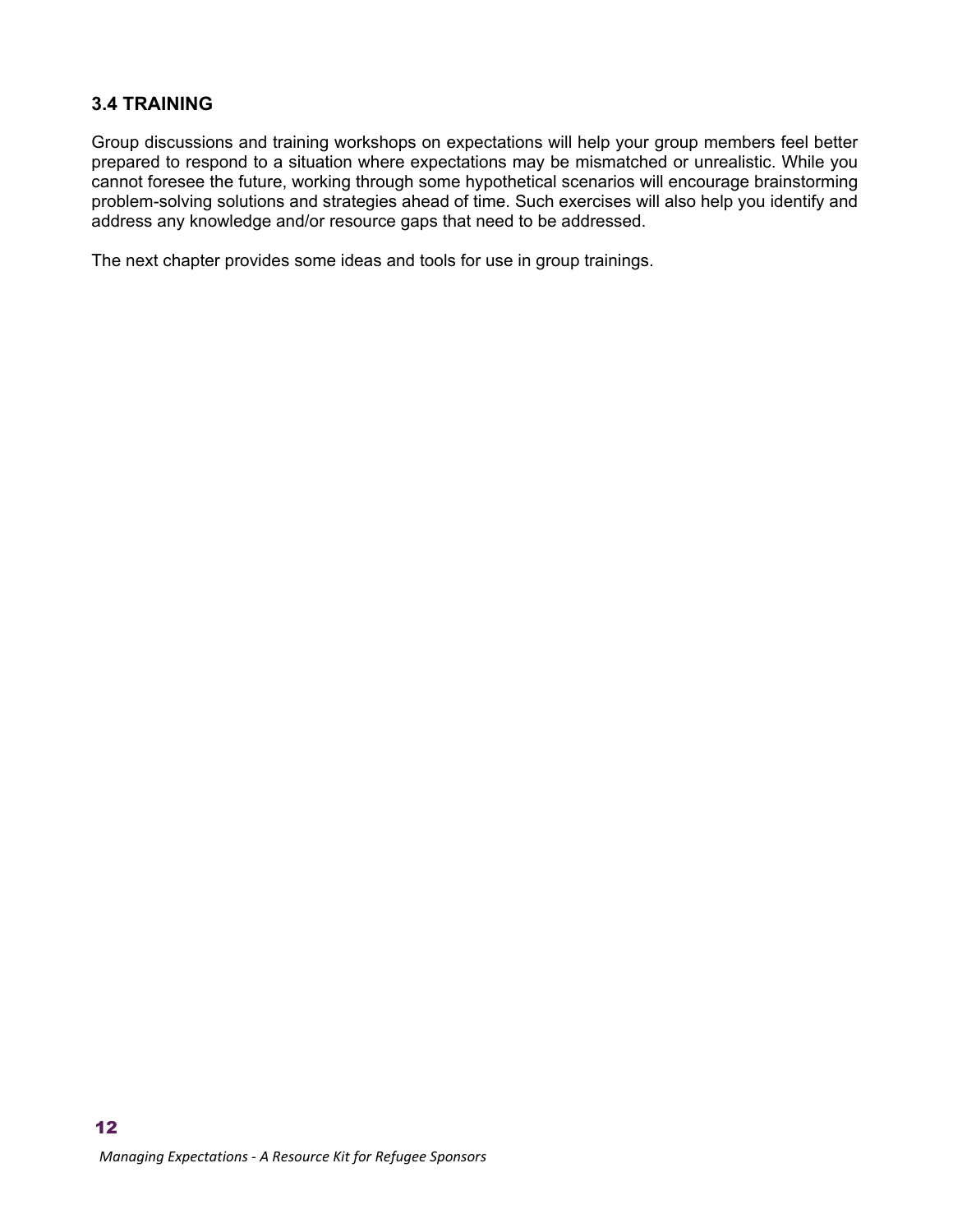### **4. PREPARING CONSTITUENTS**

Refugee applicants as well as sponsors have expectations. It is useful for group members to be aware of these and to prepare themselves together to try to prevent these expectations from becoming problematic and to develop skills to mitigate the effects of unrealistic expectations or sense of entitlement when they arise.

The following resources and handouts may be useful as you start a conversation as a group or with a group about the issue of managing expectations.

#### **4.1 SAMPLE TRAINING OUTLINE**

1. **Generate clarity** about the 'problem' – this will start to gauge interest and discussion about the issue of expectations.

 You may want to share practical examples, a joke, case scenarios (see section 1 for samples), or video clips that illustrate the topic or issue.

2. **Light theory** – this will bring everyone on the same page. To tackle the issue of expectations requires a healthy dose of self-reflection and developing awareness about our own expectations. Participants need to be aware that expectations are not bad in and of themselves and that we all carry them. The aim of this segment is to gauge empathy and create solutions that are empathetic.

 You may want to raise awareness about expectations by sharing a self-assessment questionnaire (see section 4.2) or presenting examples where expectations have positive connotations and impacts (see section 2 for examples).

3. **Tips and advice** – this will allow participants to engage in problem-solving after the 'problem' has been defined, discussed and understood.

 You may want to include examples of how others have successfully managed to handle potential conflict arising from mismatched or unrealistic expectations. You may also want to discuss the roles of orientation, communication and conflict resolution.

4. **Application** – this will allow participants to cement and reinforce the knowledge they have gained in an attempt to apply it. Let's not just walk the walk – let's try to walk it too.

 You may want to use role plays that illustrate different ways in which mismatched or unrealistic expectations could negatively affect the sponsorship. You can adapt the case scenarios or use the role plays provided in the following sections.

5. **Debrief** – review key concepts and learned skills. Make sure any outstanding questions or unclear areas are addressed. End the meeting positively.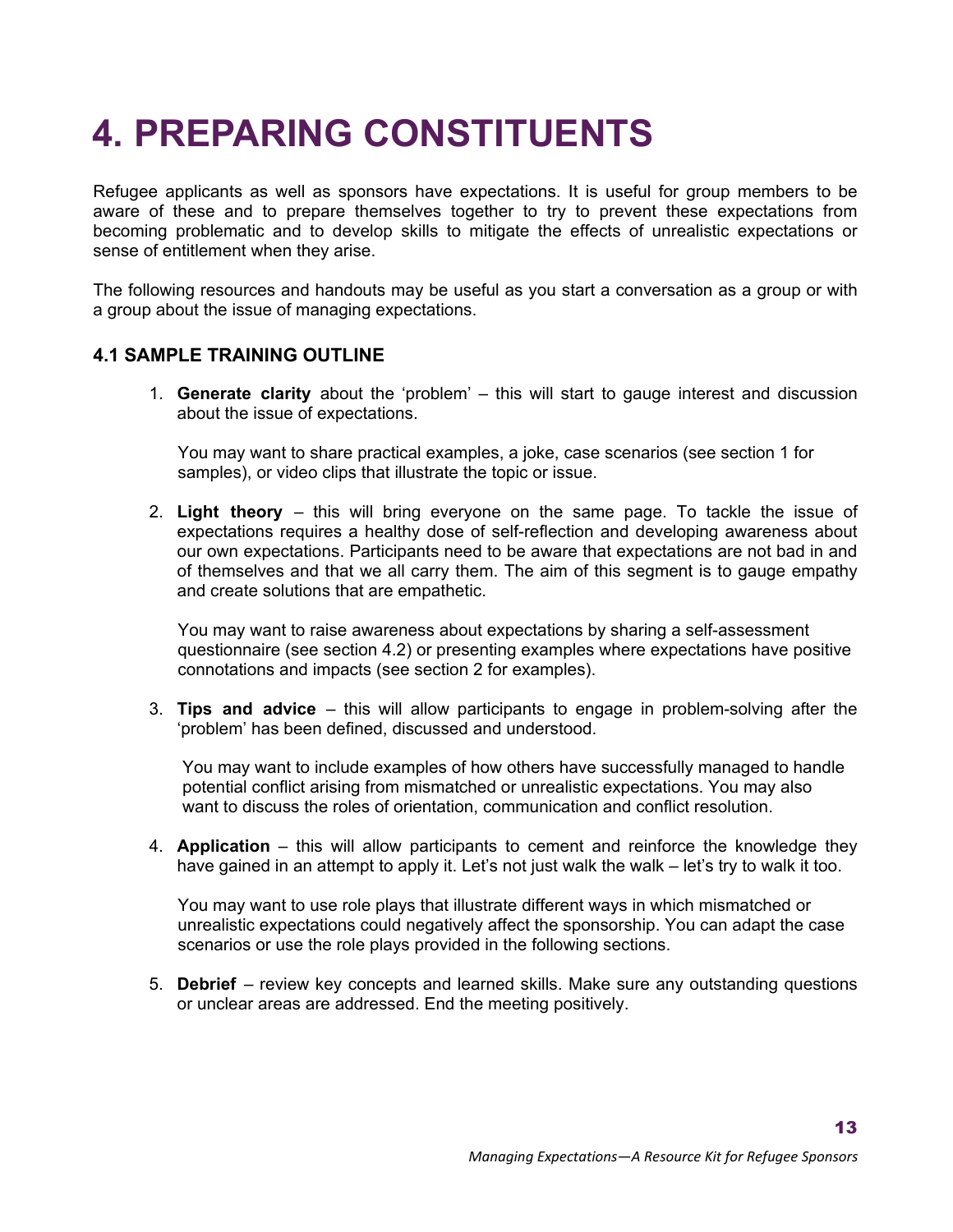#### **4.2 SELF-ASSESSMENT**

You may want to distribute these questions as an exercise in self-reflection or a starting point in small group discussion at the beginning of a group meeting or training sessions. It is important for facilitators to clarify that there are no right or wrong answers to these questions. The purpose is for participants to become aware of their own expectations and to take responsibility for them, without being judged by others. The questions are not designed to be discussed in a larger group setting.

*To get to know one another, we need to look at ourselves. What motives me? What makes me disappointed or feel frustrated? What expectations do I have? Take a moment to answer and reflect on the following questions:* 

- 1. Motivations:
	- a. Why am I involved in refugee sponsorship?
	- b. What will I get out of a successful sponsorship?
- 2. Resourcefulness:
	- a. On a scale of 1 ('not at all') to 5 ('extremely'), how would you rate your own level of resourcefulness? What makes you a 1, 2, 3, 4 or 5?
	- b. You may not always get what you want, but do you always get what you need? How so? What do you do or say to accomplish this? Do you have a strategy?
- 3. Secondary migration:
	- a. How would I feel if the sponsored refugee were to express their intentions of moving to another city during the first week after arrival in Canada?
	- b. What if they expressed this in the twelfth month of the sponsorship? Would there be a difference in my reaction/feelings? If so, why?
	- c. How would I feel if the sponsored refugee were to catch a connecting flight to an other city on the way to our community?
	- d. How would secondary migration affect me personally? How might it affect our sponsoring group? How could it affect the receiving community?
	- e. How will secondary migration impact the refugee(s)?
- 4. Outcomes:

14

- a. How would I feel if the sponsored refugees refused to attend language classes?
- b. How would I react if the sponsored refugee did not send their children to school?
- c. What would I do if the refugees did not like the accommodation that we arranged for them? What if they did not get along with the landlord?
- d. How would I react if the refugee had a health condition which were not disclosed before their arrival?
- e. How would I manage if their health/mental health deteriorated after arrival?
- f. What if the sponsored person does not cooperate with the group?
- g. What if they rely on information from friends and relatives rather than the group?
- h. What general outcome(s) do I hope for?
- i. What would a sponsorship breakdown mean to me?
- j. Would I get involved in another sponsorship? Why or why not?

Alternatively, as a facilitator, you may want to ask some of the questions out loud to get people thinking – but remember, do not point to any particular person to answer the question. These are rhetorical questions, designed to get people to self-reflect and emphasize.

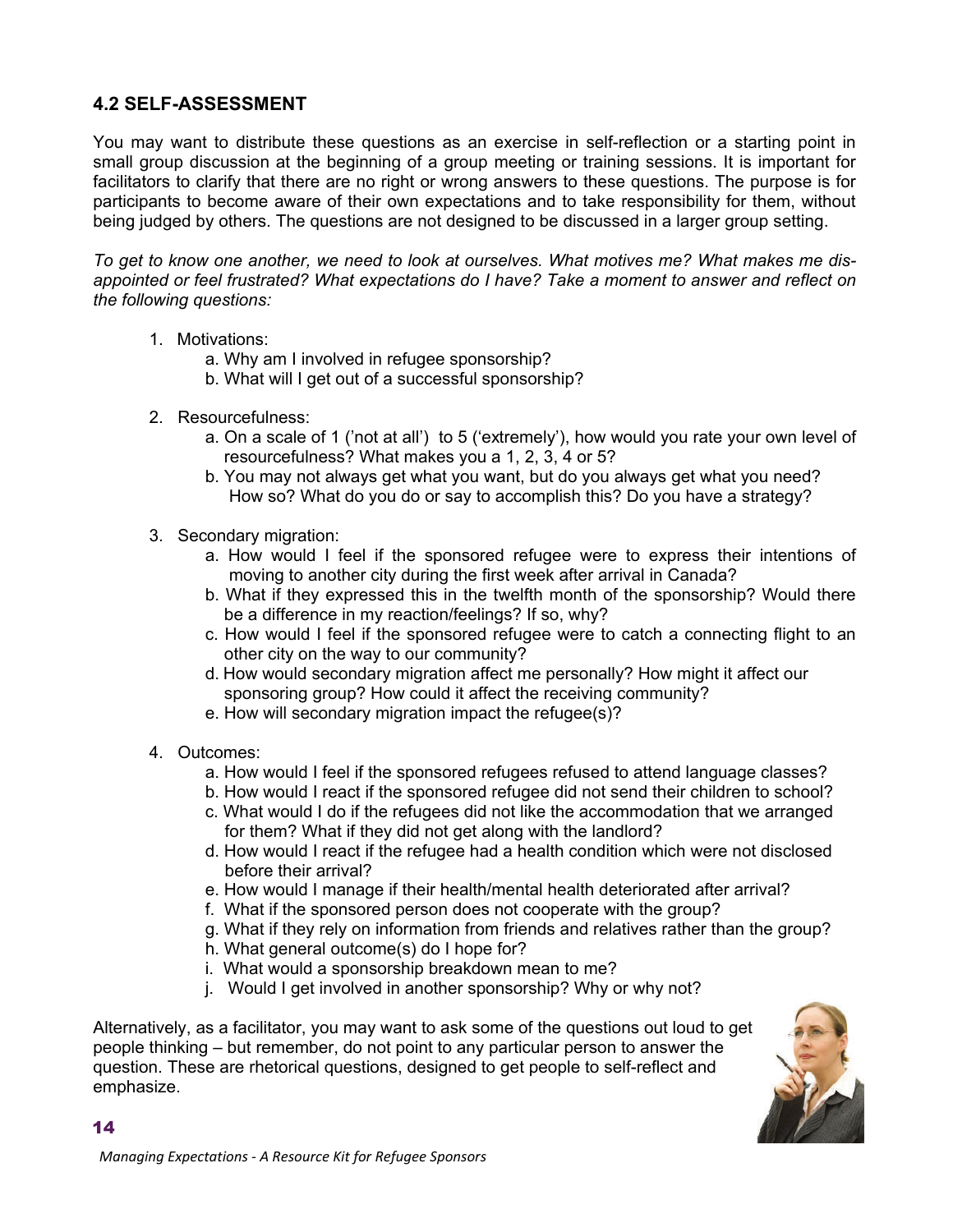#### **4.3 EXPECTATIONS VIDEO DISCUSSION**

#### **Video: 'Refugee Sponsorship and Expectations: Sponsor and Refugees Perspectives'**

The RTSP interviewed sponsored refugees and members of various refugee sponsoring groups about their expectations in the context of the private sponsorship of refugees program. Their answers were videotaped and compiled as a resource that can be used in trainings of refugee sponsoring groups. The video has also been posted on the RTSP YouTube channel and can be found at: [http://youtu.be/JvWbp\\_d5ivU](http://youtu.be/JvWbp_d5ivU).

The video is divided into two parts: the first part features responses from members of refugee sponsoring groups, while the second part focuses on the anticipations, discoveries, hopes and challenges experienced by sponsored refugees after their arrival.

The following video segments and accompanying discussion questions illustrate what potential expectations could be on part of sponsored refugees and refugee sponsors.

#### **Sponsors' Expectations**

Video segment: 5:53 minutes – 10:11 minutes



Activity:

- 1. Inform participants about the video they are about to watch.
- 2. Ask them to list all the expectations that the interviewed sponsors had of the refugees they would sponsor and of the refugee sponsorship itself.
- 3. Play the segment identified above.
- 4. After playing the video, ask participants to tell you what they have listed and record these on a flip chart.

Debrief:

- 1. Ask participants if they are surprised at the length of this list. Ask them why or why not?
- 2. Are there any expectations that surprised them and/ or they disagree with?
- 3. Do any of these expectations sound familiar?
- 4. Are there any expectations that they would add?

Allow for the conversation to develop, moderate where needed.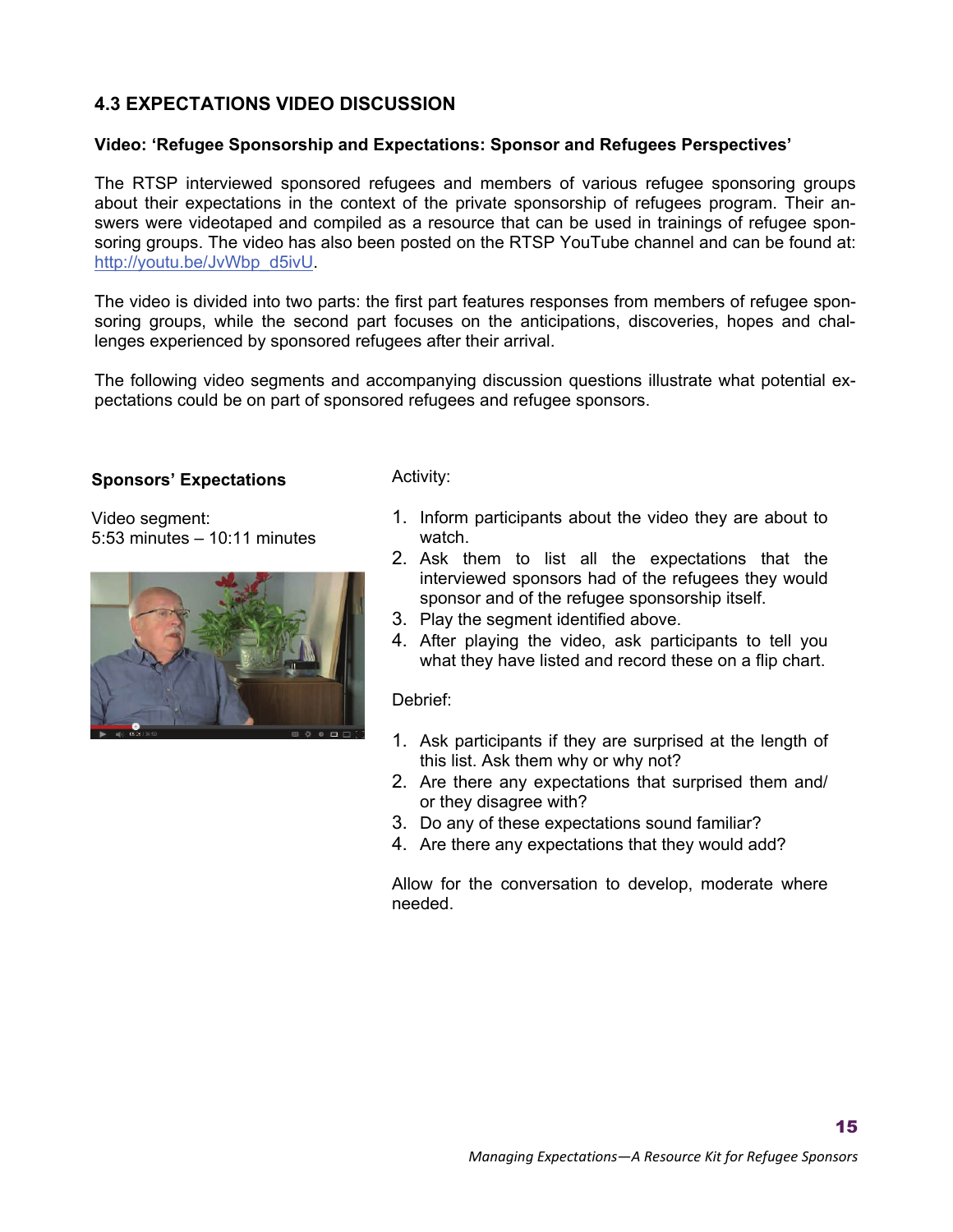#### **Sponsored Refugees' Expectations**

Activity:

Video segments:

- 16:09 minutes 18:07 minutes &
- 19:33 minutes 22:41 minutes



#### **Managing Expectations**

16

Video Segment: 11:46 minutes – 14:00 minutes



- 1. Before showing the next segment, ask participants to talk in their groups about the kinds of expectations that sponsored refugees might have after their arrival in Canada. Ask one person in each group to note these down. They will be discussed after watching the video.
- 2. Inform participants about the video they are about to watch.
- 3. Ask them to take note of what interviewees were surprised about and what initial expectations they said they had.
- 4. Play the segment identified above.
- 5. After playing the video, ask participants to tell you what they have listed and record these on a flip chart.

#### Debrief:

- 1. How does the list on the flip chart compare to the list of expectations they had discussed previously in their small groups?
- 2. Were there any surprises? Did the interviewed refugees mention things that surprised you or you did not expect?
- 3. How do the expectations of refugees compare with the expectations from the sponsors? What similarities and differences did you notice?

#### Activity:

- 1. Having watched the previous video segments, ask participants to briefly discuss in their small groups, to identify some of the expectations that could potentially become problematic, and to brainstorm how they might prepare to either avoid or mitigate the impact of such expectations.
- 2. Time permitting; ask one to three groups to briefly share what they have come up with.
- 3. Show the video segment above to add to what participants have already mentioned.

#### Debrief:

1. Briefly ask participants if they have any comments.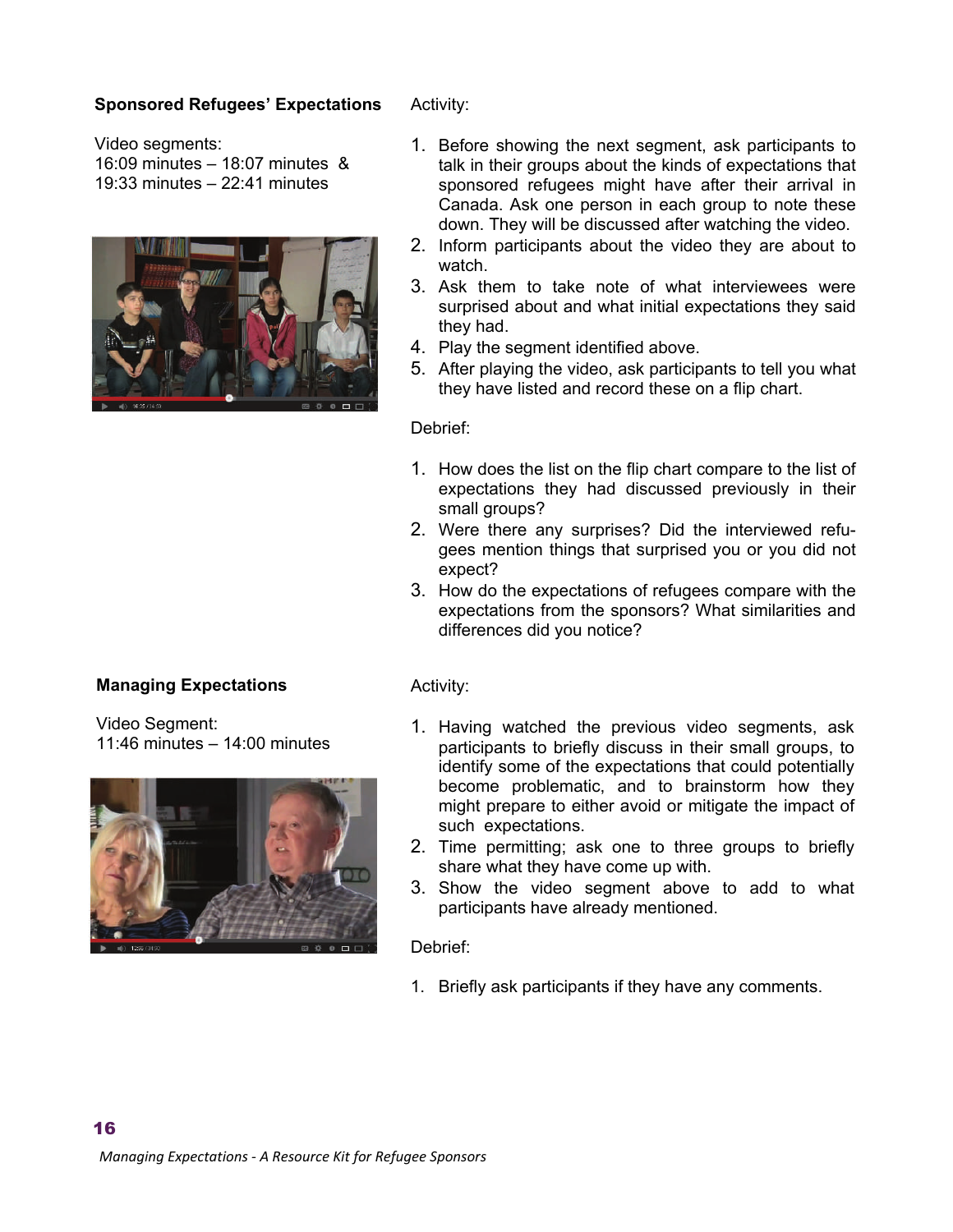#### **4.4 ROLE PLAYS & SCENARIOS**

You may want to provide participants with role plays, have them act them out, discuss and then debrief together or allow participants to develop their own role plays and then perform it in front of the larger group, discuss and debrief together. The latter version works well with participants who have experience as refugee sponsors.

Always debrief role plays in large group or small group discussions:

- Any comments, impressions, feedback from the audience?
- Ask actors: How did it feel playing…?
- Ask audience: How would you have handled the situation differently, if you were…?

If you do not have any role plays or case scenarios to work with, you may want to start a group exercise by instructing participants to share and discuss examples where it was challenging to interact and/or meet the needs of sponsored newcomers due to unrealistic or mismatched expectations.

Ask participants to pick one of the scenarios that were shared in their group, and to prepare a three minute role play that illustrates:

- What happened in that situation
- What the challenge was
- How the persons involved were able (or unable) to overcome that challenge. Alternatively, your role play can illustrate how you would have liked to handle the situation.

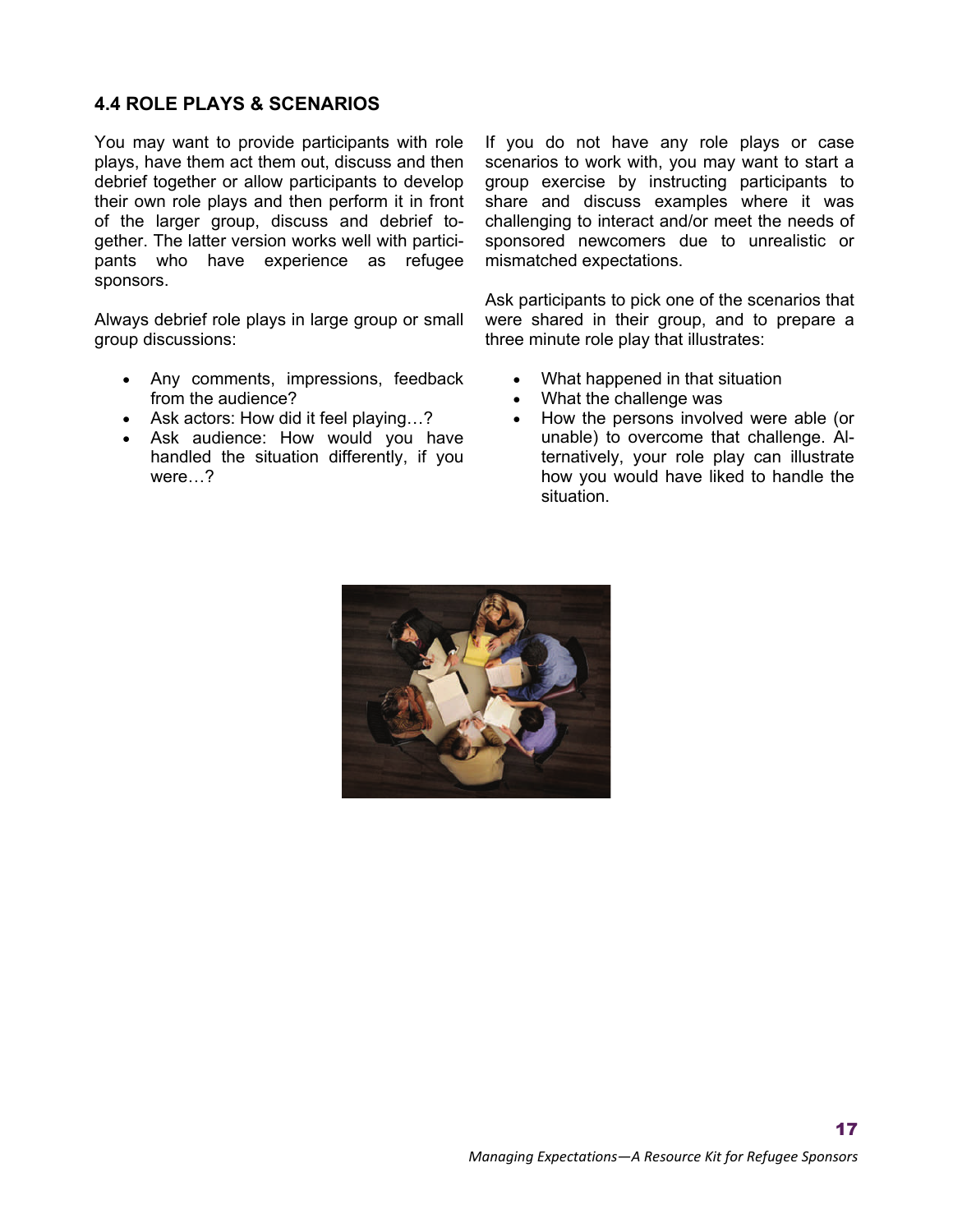#### **Sample role play: At the refugee committee meeting1**

*We can't underestimate the importance of coming to an agreement about the main issues of sponsorship - before the people arrive…* 

Alice: Greetings, everyone. Can we call this meeting to order? Let's begin with a review of our sponsorship of Miroslav and the family. How long is it now?

Ben: Seven months. Time to get Miroslav out to work!

Alice: Well, hang on a minute, Ben. His English still needs a lot of work. If he stops studying now he'll pretty much be condemned to the lowest paying jobs. And he has no idea how to even look for a job in Canada. He'll need training for that, too. If he goes to work now, his life will hardly be better than it was in Europe.

Ben: Miroslav has had all the basic ESL classes now. (*That should be good enough. Lots of people come here with less help than that - and they make it!)* And Dina's working- it's good enough for her.

Alice: *(I wish Ben'd try to understand what they're going through. He just doesn't seem to get it.)* I don't think that's quite fair, Ben. Dina works as a cleaner- when there is work. She hasn't had many hours lately. And you know, she doesn't get much chance to talk when she's at work, so her English isn't benefiting from this job at all.

Ben: (*They've got a better life just being in Canada. We can't hand feed them forever.)* They're safe and they have the chance to work. There are lots of others that need our help. We should be directing our money toward them now.

Alice: Well, we've committed to supporting them for a year. I think they should have some say in what they want to do. Miroslav wants to study more, I think. Then, when he gets a decent job, Dina can quit cleaning and go to classes.

Ben: *(I know that Jim Brown would give him a job on his pig farm.)* I still think they can work and study if they want. If they couldn't, you know - I wouldn't push for it. But I really feel that we should be looking to help a new family now. We gave Miro and Dina their chance.

Alice: Well, what about the kids. They'll be in school and there'll be a lot of extras coming up for them. Miro had a good job before they had to run. If he gets a good base in English he should be able to build a career here, too. And a better life.

Ben: (Sh*e needs to be more realistic!)* You're not convincing me, Alice. I thought that we agreed: one year's support or until they got working, whichever came first. So I think we should help him get to work – starting now.



*Managing Expectations ‐ A Resource Kit for Refugee Sponsors* 18 *1 Courtesy of Maggie Hosgood and the Refugee Advisory Group of the United Church, Vancouver, BC*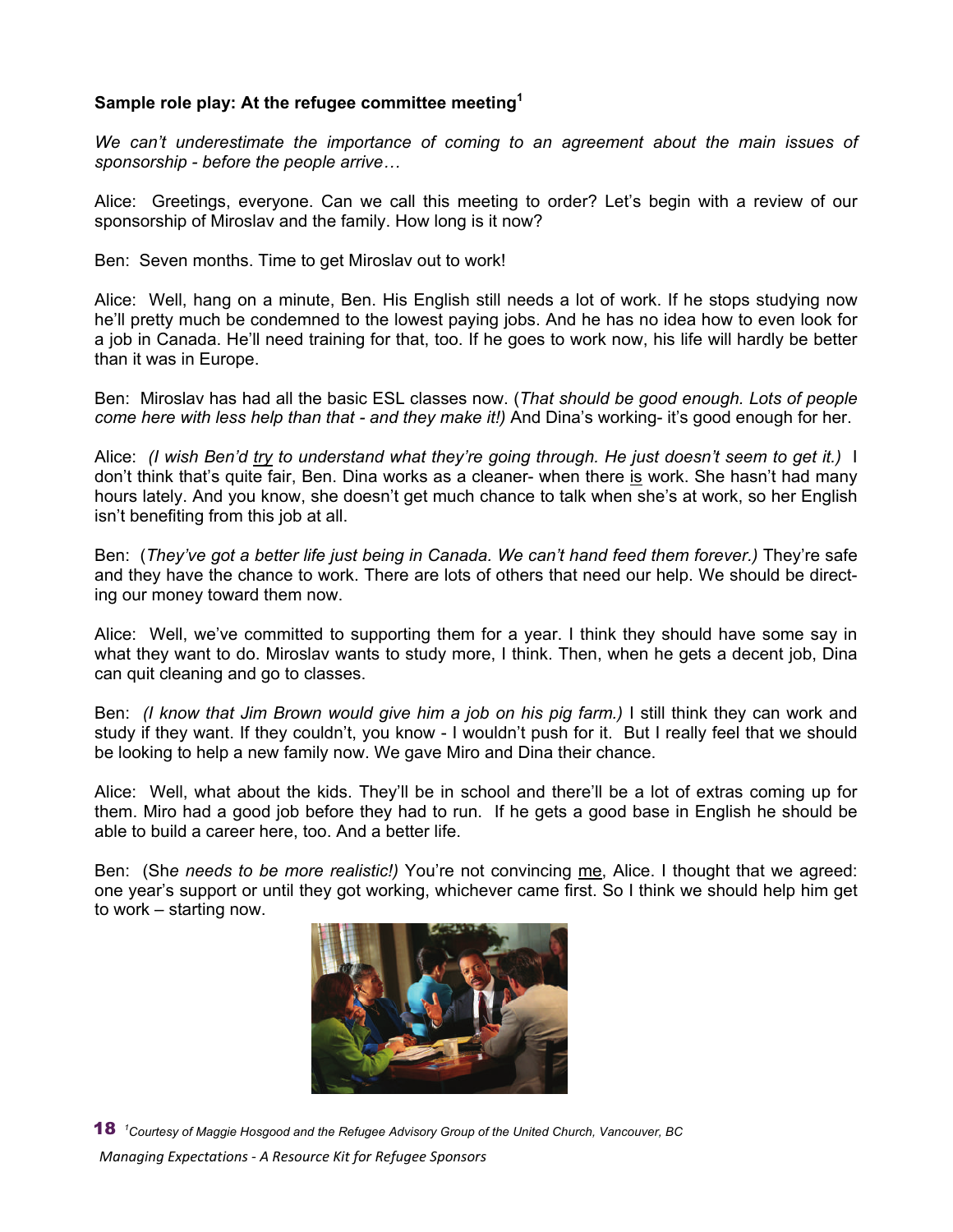#### *Miroslav and Dina's point of view*

Miroslav: You are late tonight, Dina. How was your day?

Dina: Oh, Miro, I am so tired tonight. We had to clean a house so dirty pigs would not live in it! And the smell! It was terrible!

Miroslav: I feel so bad that you must do this work. As soon as I get a good job you can stop cleaning and stay at home with the children.

Dina: Oh, Miro- I don't know if I want to stay at home. That is lonely, too. And I want to study English, too. It's too bad we both couldn't study together: It's your turn now. And if you study hard then you can get a real job, like back home. Not like me.

Miroslav: But I always have worked for the family. I should be working now- any job!

Dina: No, Miro! We agreed! For one year you study, you get good enough English. Then you get a good job. With the church money and my work we can get by for a while.

Miroslav: Tonight we are tired. We don't argue- okay. Make us a coffee, eh.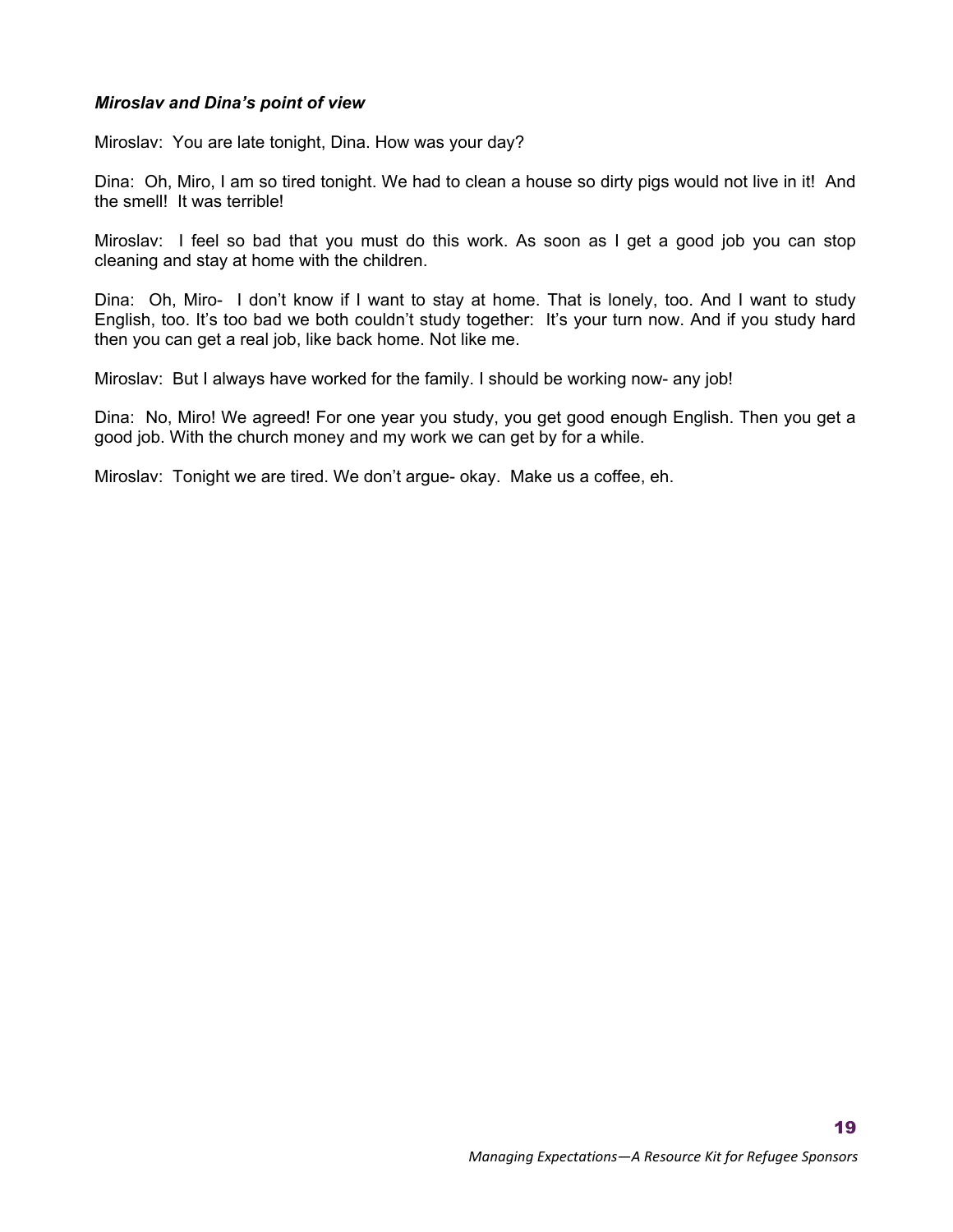#### **Sample case scenario: The Smiths**

The community of Underhill was very excited about the arrival of the Smith family - their first sponsored refugee family. With a population of 9,590 people, Underhill is a scenic and calm community that offers the best of Canada's natural treasures: mountains, fresh green fields and proximity to the sea side. It has a vibrant arts and craft scene and a booming hotel and tourism industry. The winters are mild and the summers refreshing. For the residents of Underhill and the tourists that come here year by year, this is paradise in North America.

The Underhill refugee sponsorship committee has been in existence for two years. They consist of members from several faith communities who have come together to help a family in need. After over a year of waiting, the Smiths (a family of 4) finally arrived a month ago. Several of the committee members picked them up from the nearby airport and brought them to the basement apartment which they had rented and furnished for them.

Though they had seemed shy and very polite at first, the Smiths seemed to be happy. Then, everything started to change about a week ago: They constantly called the committee to be driven around to various appointments and to run errands. Then they asked for a mobile phone for each member of the family even though the committee had not included more than one phone into the monthly budget. Despite the donated TV and cable, the family asked for a satellite dish. And, when the committee proudly presented the family with the pile of clothing donated from generous community members, the Smiths refused to wear them or take them home.

Today, the committee received a call from the family. They asked if they could move to Toronto.

It took more than 12 months of hard work to fund-raise and collect the in-kind donations, and the group was under the impression that the family they would sponsor would be desperate. Members of the sponsorship committee are starting to doubt whether the family was really in need, and whether their funds should have been used to sponsor a different family.

In your group:

- 1. Discuss what you think the problem or issue here is and how you would handle this situation if you were members of this sponsoring group.
- 2. Designate who will play Mr. and Mrs. Smith and group members Jane, Ahmad, and Soraya and act out this scenario for the larger group and either discuss or act out a potential solution to this problem.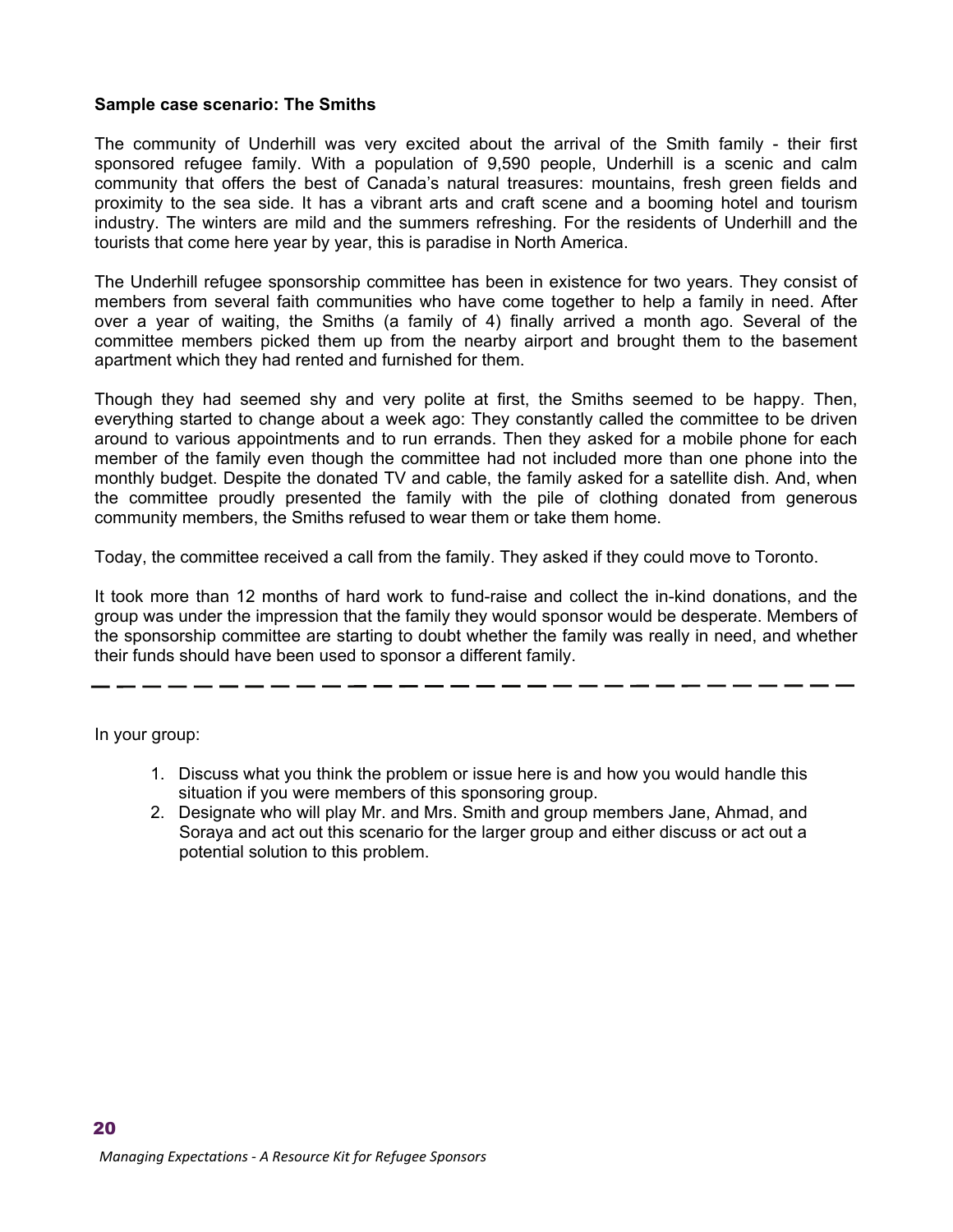#### **Sample case scenario: Abida**

Abida and her family were sponsored 2 months ago from a refugee camp. They have endured torture and do not know who if any of their family members have survived the violence in their home town. Abida has left behind a sister who does not have any means of supporting herself in Yemen. Due to recent unrest in the country, Abida has been worried about her sister and wants to support her. Your group learned that she sent money to her sister from the monthly allowance that you have been giving her. Some members of the group were not happy as they felt that she should have used the little amount of money to feed herself and the children. The funds were raised with the help of a number of volunteers and were intended for sponsorship purposes only.

Group Discussion:

Do you agree with members of this sponsoring group? Why or why not?

#### **Sample case scenario: Moving to another continent**

Activity instructions:

- Ask participants to tell you the most exotic place that they can think of. Record several on a flip chart
- Ask participants to tell you, by show-of-hands, who has heard of each of these places
- Pick the place that the least number of them have heard of
- Ask participants to imagine that they are forced to leave Canada immediately and move to this new place. Ask them to think about the kinds of questions they would have about this new place since they are moving there for good. Ask them to reflect on the kinds of things they might worry about.
- Time permitting, ask participants to compare their top 5 questions in their small groups.
- Debrief by asking participants to share any comments about their questions, feelings and comparisons with peers.
- Conclude by drawing parallels to the kinds of worries refugees who are resettled to Canada might have when they do not have access to some information.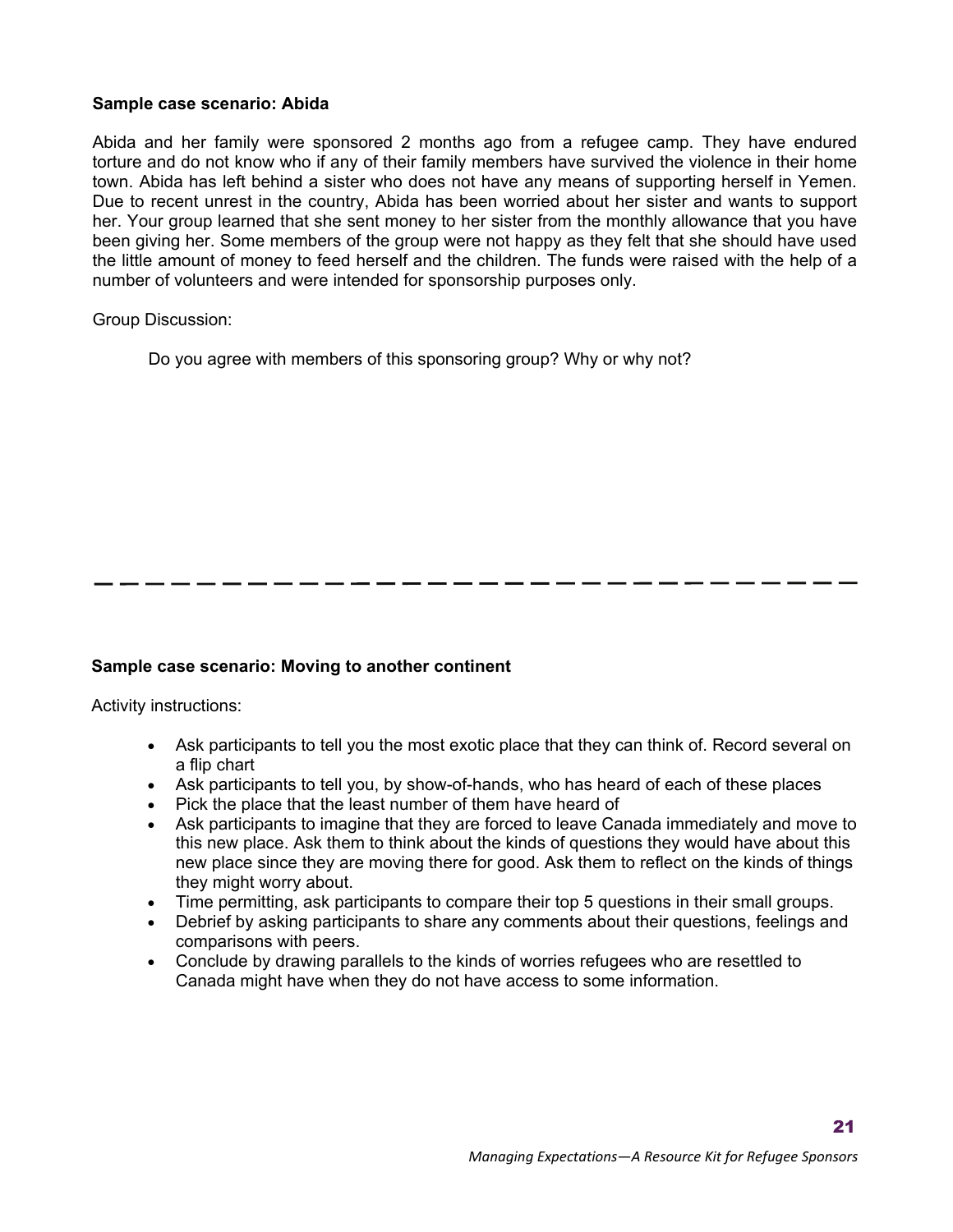#### **4.5 POST-ARRIVAL: PROVIDING ORIENTATION**

Providing orientation to the newly arrived refugee family helps to ensure that both sponsors and sponsored refugees are on the same page with regards to the scope of the sponsorship including roles and responsibilities of both parties, that essential information about living in Canada is provided and that any questions that newcomers may have are clarified.

You may want to provide orientation in an informal and flexible way that will allow you and the sponsored newcomers to have two-directional conversations and allow for any questions that the newcomers might have to be asked and answered in a safe and comfortable atmosphere.

In the settlement sector, orientation sessions are provided separately to youth and adults. We advise sponsors to do the same, where possible, to address the specific needs and interests of youth which pertain particularly to the education system, youth culture, and rights and responsibilities. A settlement agency near you may have a youth settlement program that can provide newcomer youth with in-depth information about the school system, volunteering opportunities, youth employment and recreation.

The items listed below and topics to be discussed with the adults in the newcomer family in addition to the actual settlement support provided by members of the sponsoring group.

We recommend that 1 - 2 group members participate in these orientations. The entire group's participation may overwhelm and even intimidate the newcomers. Best practice is to start each orientation with a warm and friendly welcome. Make sure you arrange for an interpreter ahead of time, if needed, and that the interpreter is briefed prior to or at the beginning of the meeting.

# **Orientation:**

**First few days** 

- **Checklist for orientation after a few days**
- What it means to be sponsored (social assistance, residence, term)
- Who are the sponsors (general & specifically the names)
- What types of supports do sponsored refugees get (general)
- What specific support will they get, when and how esp. financial
- Responsibilities of sponsors (limitations, availability, expectations, etc.)
- Responsibilities of newcomers
- Their rights as permanent residents
- Emergency contact numbers and procedures
- Information about any matters requiring immediate attention this will differ case by case. Prioritize according to their situation and needs. For example:
	- If arriving from warm climate during the winter months, you may want to discuss the Canadian winter (where to obtain appropriate winter attire, concept of wind chill, outdoor safety, school/school bus cancellations, etc.)
	- For families with young children, set up a time to accompany to school for school registration and provide support for school preparations (school attire, stationary, plan school route, vaccinations, etc.)
	- If arriving with medical need, identify a local health care provider together, set up a time to accompany for IFH and provincial health care registration, explain health care support and system in broad terms